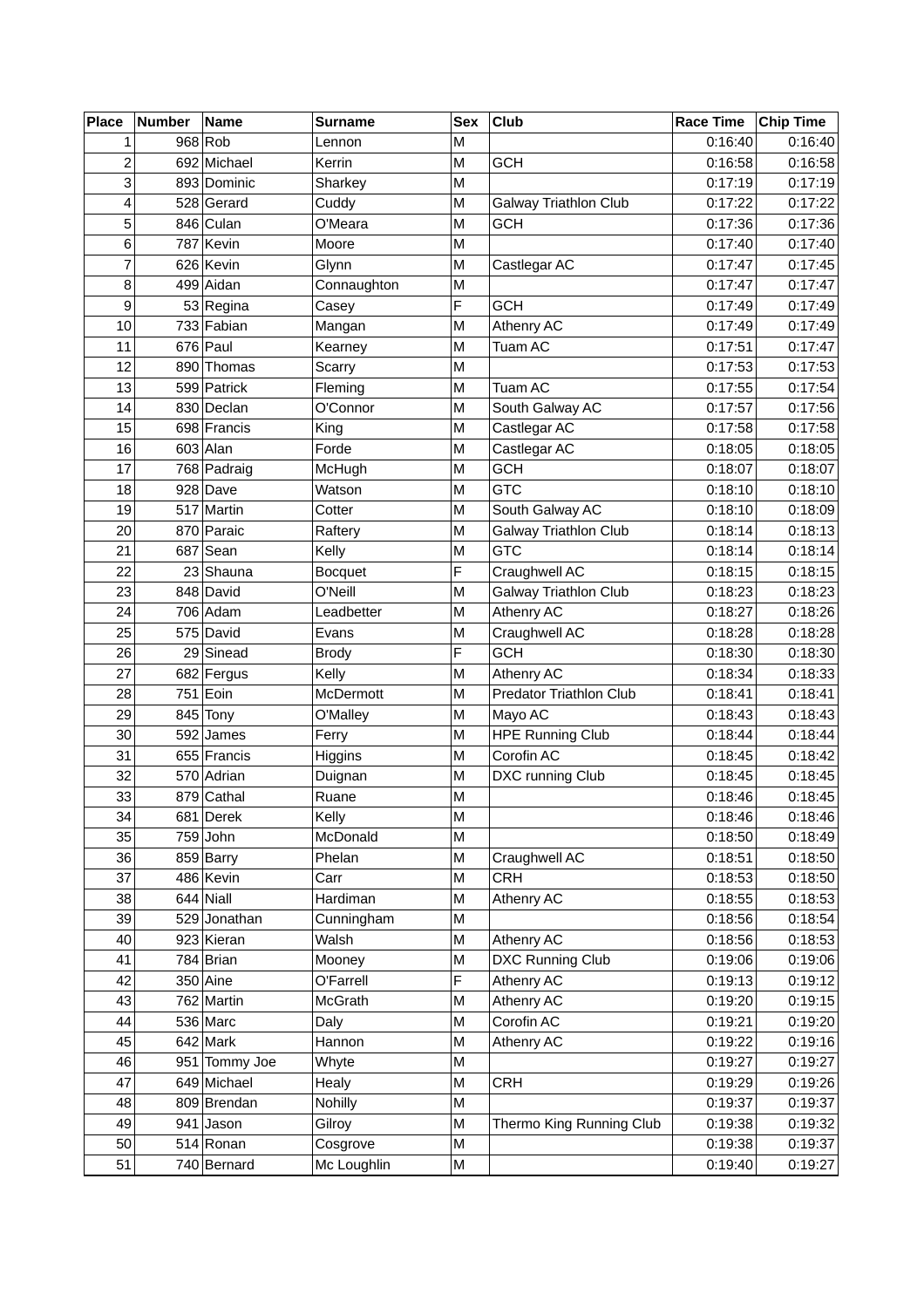| 52  | $929$ Bryan   | Weafer           | M | <b>GCH</b>                   | 0:19:42 | 0:19:39 |
|-----|---------------|------------------|---|------------------------------|---------|---------|
| 53  | 500 Kevin     | Connaughton      | M |                              | 0:19:43 | 0:19:43 |
| 54  | $550$ John    | Dolan            | M | Athenry AC                   | 0:19:44 | 0:19:40 |
| 55  | 636 Adrian    | Grogan           | M |                              | 0:19:44 | 0:19:38 |
| 56  | 199 Niamh     | Hennelly         | F | <b>GCH</b>                   | 0:19:45 | 0:19:43 |
| 57  | $935$ Dara    | Williams         | M | South Galway AC              | 0:19:46 | 0:19:41 |
| 58  | 474 Patrick   | <b>Burke</b>     | M |                              | 0:19:47 | 0:19:43 |
| 59  | 742 Derek     | Mc Walter        | M |                              | 0:19:47 | 0:19:44 |
| 60  | $466$ Rynal   | <b>Browne</b>    | M | Castlegar AC                 | 0:19:47 | 0:19:45 |
| 61  | $482$ Neil    | Campbell         | M | <b>Tri Lakes</b>             | 0:19:48 | 0:19:47 |
| 62  | $418$ Tara    | Whyte            | F | <b>GCH</b>                   | 0:19:49 | 0:19:47 |
| 63  | 694 Damien    | Killane          | М | <b>Galway Triathlon Club</b> | 0:19:49 | 0:19:49 |
| 64  | $945$ Paul    | Walsh            | M |                              | 0:19:50 | 0:19:45 |
| 65  | $930$ Paul    | Whelan           | M | Castlegar AC                 | 0:19:50 | 0:19:49 |
| 66  | $914$ Tom     | Tuohy            | M | Craughwell AC                | 0:19:51 | 0:19:48 |
| 67  | $813$ Sean    | Noone            | M |                              | 0:19:52 | 0:19:48 |
| 68  | 750 Cathal    | <b>McCormack</b> | M |                              | 0:19:52 | 0:19:46 |
| 69  | 455 Michael   | <b>Begley</b>    | M | Castlegar AC                 | 0:19:52 | 0:19:52 |
| 70  | 757 Pat       | McDonagh         | M | Athenry AC                   | 0:19:53 | 0:19:47 |
| 71  | $931$ Sean    | Whelan           | M | Tuam AC                      | 0:19:55 | 0:19:53 |
| 72  | 489 Stephen   | Carty            | M | Craughwell AC                | 0:19:56 | 0:19:53 |
| 73  | 572 David     | Dunne            | M | Athenry AC                   | 0:19:56 | 0:19:51 |
| 74  | 895 Paschal   | Silke            | M | Castlegar AC                 | 0:19:58 | 0:19:55 |
| 75  | 593 Adrian    | Fitzmaurice      | M |                              | 0:20:07 | 0:20:06 |
| 76  | 748 Ronan     | McCarthy         | M | Athenry AC                   | 0:20:09 | 0:20:03 |
| 77  | 471 Martin    | <b>Burke</b>     | M |                              | 0:20:10 | 0:20:06 |
| 78  | 604 David     | Forde            | M | <b>HPE Running Club</b>      | 0:20:11 | 0:20:10 |
| 79  | 873 Matthieu  | Redon            | M |                              | 0:20:11 | 0:20:07 |
| 80  | 885 Declan    | Ryan             | M |                              | 0:20:13 | 0:20:11 |
| 81  | 476 Stephen   | <b>Burns</b>     | М | <b>Galway Triathlon Club</b> | 0:20:15 | 0:20:11 |
| 82  | $790$ Mark    | Moran            | M |                              | 0:20:15 | 0:20:13 |
| 83  | $716$ James   | Loughnane        | M |                              | 0:20:15 | 0:20:10 |
| 84  | 781 Brendan   | Monaghan         | M | Tuam AC                      | 0:20:16 | 0:20:15 |
| 85  | $664$ Paul    | Hynes            | М | Tuam AC                      | 0:20:19 | 0:20:17 |
| 86  | $684$ John    | Kelly            | M |                              | 0:20:20 | 0:20:10 |
| 87  | $565$ Colin   | Duane            | M | Athenry AC                   | 0:20:21 | 0:20:15 |
| 88  | 686 Patrick   | Kelly            | M | Athenry AC                   | 0:20:23 | 0:20:15 |
| 89  | $901$ Barry   | Steede           | M |                              | 0:20:24 | 0:20:15 |
| 90  | $771$ Ronan   | <b>McNulty</b>   | M | Castlegar AC                 | 0:20:27 | 0:20:16 |
| 91  | $738$ Brian   | Mathews          | M | Craughwell AC                | 0:20:28 | 0:20:25 |
| 92  | 597 Tomas     | Flanagan         | M |                              | 0:20:31 | 0:20:25 |
| 93  | $925$ John    | Ward             | M | Craughwell AC                | 0:20:35 | 0:20:23 |
| 94  | 924 Kieran    | Walsh (UK)       | M |                              | 0:20:39 | 0:20:36 |
| 95  | 884 Tomas     | Ryan             | M |                              | 0:20:39 | 0:20:37 |
| 96  | 653 Alphonsus | Heneghan         | M | Athenry AC                   | 0:20:39 | 0:20:38 |
| 97  | 451 Andrew    | Ainley           | M | <b>Galway Triathlon Club</b> | 0:20:40 | 0:20:40 |
| 98  | $581$ Justin  | Fahy             | M | Athenry AC                   | 0:20:41 | 0:20:33 |
| 99  | $952$ John    | Heelan           | M |                              | 0:20:43 | 0:20:42 |
| 100 | 583 Murt      | Fallon           | M | Tuam AC                      | 0:20:44 | 0:20:39 |
| 101 | 561 Stephen   | Douglas          | M |                              | 0:20:45 | 0:20:44 |
| 102 | $707$ Jim     | Leahy            | M | Athenry AC                   | 0:20:48 | 0:20:34 |
| 103 | 906 Jarlath   | Sweeney          | М | <b>CRH</b>                   | 0:20:48 | 0:20:37 |
|     |               |                  |   |                              |         |         |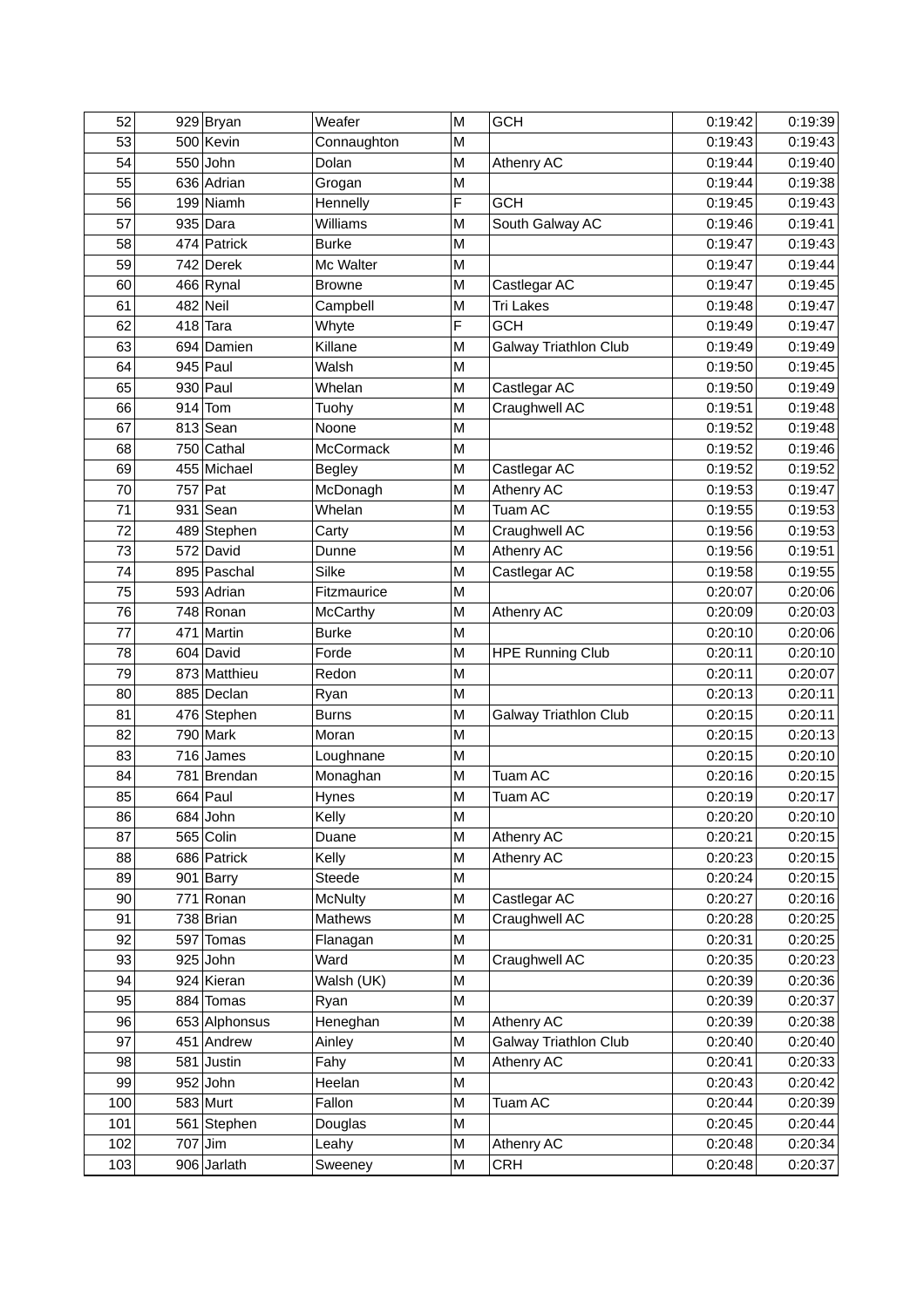| 104 |        | 847 Shane     | O'Meara            | M |                          | 0:20:48 | 0:20:45 |
|-----|--------|---------------|--------------------|---|--------------------------|---------|---------|
| 105 |        | 950 Finbar    | Larkin             | M |                          | 0:20:49 | 0:20:46 |
| 106 |        | $629$ John    | Gray               | M |                          | 0:20:52 | 0:20:49 |
| 107 |        | 618 Brendan   | Geraghty           | M |                          | 0:20:53 | 0:20:43 |
| 108 |        | $481$ Mark    | Campbell           | M |                          | 0:20:55 | 0:20:54 |
| 109 |        | 799 Fiachra   | Murphy             | M | <b>CRH</b>               | 0:20:56 | 0:20:51 |
| 110 |        | 793 David     | Mulligan           | M |                          | 0:20:59 | 0:20:54 |
| 111 |        | 511 Nicolas   | Cormerois          | M | Thermo King Running Club | 0:20:59 | 0:20:54 |
| 112 | 462    | Tom           | <b>Breen</b>       | M | <b>GCH</b>               | 0:21:00 | 0:20:56 |
| 113 |        | $614$ Vinny   | Gallagher          | M |                          | 0:21:00 | 0:20:55 |
| 114 |        | $24$ Gillian  | Bogan              | F | <b>GCH</b>               | 0:21:01 | 0:20:54 |
| 115 |        | $596$ Mark    | Flaherty           | M | <b>GCH</b>               | 0:21:03 | 0:20:58 |
| 116 |        | 389 Marie     | Sheil              | F | <b>GCH</b>               | 0:21:07 | 0:21:03 |
| 117 |        | 767 Darren    | McHale             | М | Castlegar AC             | 0:21:08 | 0:21:06 |
| 118 |        | 20 Ciara      | <b>Beuster</b>     | F |                          | 0:21:09 | 0:21:05 |
| 119 |        | $641$ Paul    | Hanniffy           | M | <b>GCH</b>               | 0:21:11 | 0:21:05 |
| 120 |        | 966 Tom       | Griffin            | M |                          | 0:21:12 | 0:21:07 |
| 121 |        | 721 Cormac    | Lyons              | M | <b>GTC</b>               | 0:21:13 | 0:21:05 |
| 122 |        | 520 Damien    | Creavin            | M |                          | 0:21:15 | 0:20:36 |
| 123 |        | $722$ Niall   | Lyons              | M | Athenry AC               | 0:21:18 | 0:21:11 |
| 124 |        | 806 Tony      | Nevin              | M |                          | 0:21:20 | 0:21:16 |
| 125 |        | 527 Stephen   | Crowley            | M |                          | 0:21:20 | 0:21:18 |
| 126 |        | $509$ Noel    | Conway             | M | Athenry AC               | 0:21:21 | 0:20:58 |
| 127 |        | 725 Aidan     | Madden             | M | Athenry AC               | 0:21:23 | 0:21:11 |
| 128 |        | 463 Bryan     | <b>Brennan</b>     | М | South Galway AC          | 0:21:24 | 0:21:20 |
| 129 |        | $651$ Paul    | Hegarty            | M | Athenry AC               | 0:21:25 | 0:21:17 |
| 130 | 866 JP |               | Quinn              | M | Castlegar AC             | 0:21:26 | 0:21:16 |
| 131 |        | $652$ cathal  | Heidhin            | M |                          | 0:21:28 | 0:21:16 |
| 132 |        | $788$ Niall   | Moore              | M |                          | 0:21:28 | 0:21:26 |
| 133 |        | $602$ Tim     | Folan              | M | <b>GCH</b>               | 0:21:29 | 0:21:27 |
| 134 |        | $554$ Noel    | Donnellan          | M |                          | 0:21:30 | 0:21:28 |
| 135 |        | 525 Thomas    | Crowe              | M |                          | 0:21:31 | 0:21:24 |
| 136 |        | $414$ Jacinta | Walsh              | F | Athenry AC               | 0:21:31 | 0:21:22 |
| 137 |        | 807 Colm      | Niland             | M | Craughwell AC            | 0:21:31 | 0:21:22 |
| 138 |        | 559 Michael   | Doona              | M |                          | 0:21:32 | 0:21:27 |
| 139 |        | 366 Linda     | Porter             | F | Craughwell AC            | 0:21:32 | 0:21:29 |
| 140 |        | $611$ Brian   | Gallagher          | M | Corofin AC               | 0:21:34 | 0:21:27 |
| 141 |        | 214 Bridget   | Jacobsen           | F | <b>GCH</b>               | 0:21:37 | 0:21:33 |
| 142 |        | 760 Gerard    | <b>McGarry</b>     | M |                          | 0:21:37 | 0:21:24 |
| 143 |        | 573 Gerard    | Dwyer              | Μ | Craughwell AC            | 0:21:38 | 0:21:33 |
| 144 |        | $731$ Jim     | Maher              | M | <b>DXC Running Club</b>  | 0:21:39 | 0:21:38 |
| 145 |        | $683$ Jason   | Kelly              | М | <b>GCH</b>               | 0:21:43 | 0:21:35 |
| 146 |        | 673 Michael   | Keane              | Μ |                          | 0:21:43 | 0:21:39 |
| 147 |        | 726 Declan    | Madden             | Μ |                          | 0:21:44 | 0:21:39 |
| 148 |        | $689$ John    | Kennedy            | М |                          | 0:21:44 | 0:21:44 |
| 149 |        | 704 Fergal    |                    | M |                          | 0:21:46 | 0:21:40 |
| 150 |        | $504$ James   | Lavery<br>Connolly | M | St James AC              | 0:21:46 | 0:21:45 |
| 151 |        | $624$ David   | Glynn              | M | <b>GCH</b>               | 0:21:46 | 0:21:40 |
| 152 |        | $505$ John    | Connolly           | M | Castlegar AC             | 0:21:47 | 0:21:45 |
| 153 |        | 526 Patrick   | Crowley            | M |                          | 0:21:47 | 0:21:44 |
| 154 |        | 886 Declan    |                    | Μ |                          | 0:21:49 | 0:21:45 |
|     |        |               | Ryan               |   |                          |         |         |
| 155 |        | $910$ Tony    | Tierney            | Μ | Athenry AC               | 0:21:49 | 0:21:23 |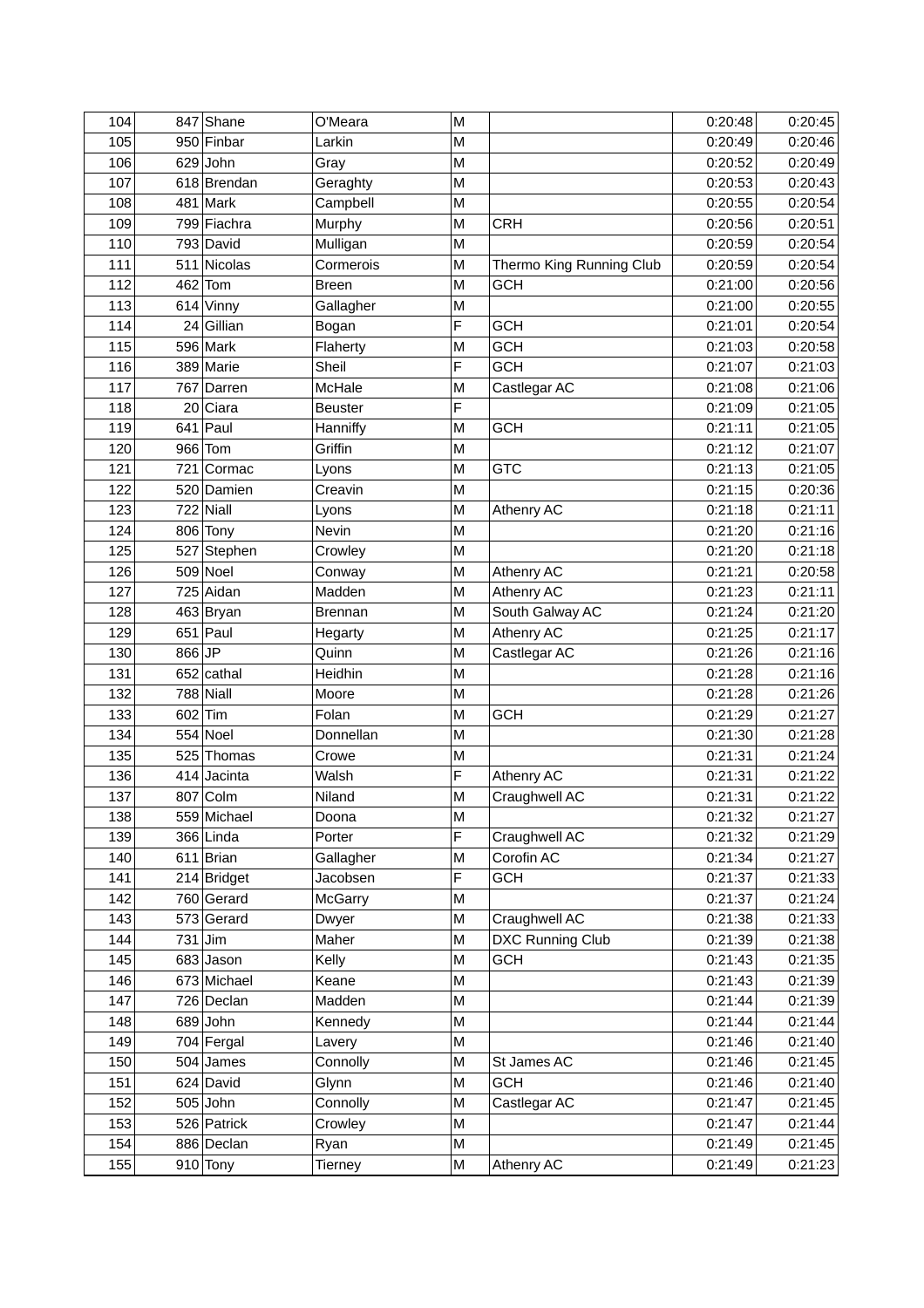| 156 |          | $658$ Keith              | Holland             | M      | Mayo AC                              | 0:21:50            | 0:21:49            |
|-----|----------|--------------------------|---------------------|--------|--------------------------------------|--------------------|--------------------|
| 157 |          | $916$ James              | Vaughan             | M      | Galway Triathlon Club                | 0:21:50            | 0:21:43            |
| 158 |          | 533 Thomas D             | Cushen              | М      | <b>GCH</b>                           | 0:21:51            | 0:21:37            |
| 159 |          | 841 Martin               | O'Hara              | M      | Athenry AC                           | 0:21:52            | 0:21:39            |
| 160 |          | 817 Seamus               | O Conghaile         | M      |                                      | 0:21:54            | 0:21:41            |
| 161 |          | 494 Gareth               | Clarke              | M      | <b>Ballina AC</b>                    | 0:21:57            | 0:21:56            |
| 162 |          | 646 Stuart               | Harries             | M      | Thermo King Running Club             | 0:21:57            | 0:21:50            |
| 163 |          | 67 Abigail               | Colleran            | F      | <b>GCH</b>                           | 0:21:58            | 0:21:54            |
| 164 |          | 732 Declan               | Mahon               | M      | <b>Predator Triathlon Club</b>       | 0:21:59            | 0:21:44            |
| 165 |          | $758$ Paul               | McDonagh            | M      | Maree AC                             | 0:22:02            | 0:21:46            |
| 166 |          | $459$ Mark               | <b>Bradish</b>      | M      |                                      | 0:22:03            | 0:21:49            |
| 167 |          | 292 Michelle             | McLoughlin          | F      | Castlegar AC                         | 0:22:03            | 0:21:54            |
| 168 |          | 882 Brendan              | Ryan                | M      |                                      | 0:22:04            | 0:22:02            |
| 169 |          | 54 Siobhan               | Casserly            | F      | Castlegar AC                         | 0:22:06            | 0:21:59            |
| 170 |          | $776$ Mark               | Mitchell            | М      | Athenry AC                           | 0:22:07            | 0:21:59            |
| 171 |          | 696 Basil                | King                | M      | Athenry AC                           | 0:22:09            | 0:21:58            |
| 172 |          | $863$ Liam               | Power               | M      | <b>Tri Lakes</b>                     | 0:22:11            | 0:21:53            |
| 173 |          | $862$ Frank              | Power               | M      | South Galway AC                      | 0:22:17            | 0:22:14            |
| 174 |          | $763$ Niall              | <b>McGuinness</b>   | M      | South Galway AC                      | 0:22:17            | 0:22:13            |
| 175 |          | $34$ Ali                 | <b>Burke</b>        | F      | <b>Ballinasloe &amp; District AC</b> | 0:22:19            | 0:22:10            |
| 176 |          | 700 Michael              | Laffey              | M      | <b>CRH</b>                           | 0:22:21            | 0:22:16            |
| 177 |          | $365$ Laura              | Porter              | F      | Craughwell AC                        | 0:22:24            | 0:22:20            |
| 178 |          | $954$ James              | Murphy              | М      | Caltra & District AC                 | 0:22:26            | 0:22:19            |
| 179 |          | 702 Damien               | Larkin              | М      | Craughwell AC                        | 0:22:27            | 0:22:23            |
| 180 |          | $288$ Linda              | <b>McGuinness</b>   | F      |                                      | 0:22:27            | 0:22:17            |
| 181 |          | $467$ Alan               | <b>Burke</b>        | M      | Athenry AC                           | 0:22:29            | 0:22:29            |
| 182 |          | $720$ James              | Lundon              | M      | Athenry AC                           | 0:22:30            | 0:22:23            |
| 183 |          | 251 Chloe                | Lemahieu            | F      | Thermo King Running Club             | 0:22:30            | 0:22:30            |
| 184 | 737      | Tom                      | Mannion             | M      | Tuam AC                              | 0:22:32            | 0:22:29            |
| 185 |          | 79 Yvonne                | Croke               | F      |                                      | 0:22:34            | 0:22:16            |
| 186 |          | 620 Seamus               |                     | M      | <b>GCH</b>                           | 0:22:35            | 0:22:32            |
| 187 |          | $480$ Pat                | Geraghty            | M      | Athenry AC                           | 0:22:36            | 0:22:30            |
| 188 |          | $739$ Cathal             | Callanan<br>Mc Hugh | M      |                                      | 0:22:38            | 0:22:36            |
| 189 |          | $111$ fiona              |                     | F      | Athenry AC                           | 0:22:41            | 0:22:28            |
| 190 |          | 295 Thelma               | Doughan<br>McMahon  | F      |                                      | 0:22:41            | 0:22:30            |
| 191 |          |                          |                     | M      | Loughrea AC                          | 0:22:41            | 0:22:24            |
| 192 |          | $548$ Gary<br>$632$ Paul | Doherty             |        |                                      |                    |                    |
| 193 |          | 479 David                | Greaney<br>Callanan | M<br>Μ | Craughwell AC                        | 0:22:42<br>0:22:44 | 0:22:26<br>0:22:38 |
|     |          |                          |                     |        |                                      |                    | 0:22:41            |
| 194 |          | $546$ Sean               | Dinneen             | M      | <b>GCH</b>                           | 0:22:45            |                    |
| 195 |          | $261$   Laura            | Mahony              | F      | Ballyroan                            | 0:22:45            | 0:22:39            |
| 196 |          | $519$ John               | Creane              | M      | Thermo King Running Club             | 0:22:48            | 0:22:39            |
| 197 |          | $42$ Aoife               | Callan              | F      | Athenry AC                           | 0:22:48            | 0:22:28            |
| 198 |          | $932$ Paul               | Whent               | M      | <b>GCH</b>                           | 0:22:49            | 0:22:30            |
| 199 |          | $782$ Paul               | Monaghan            | M      |                                      | 0:22:51            | 0:22:33            |
| 200 |          | 783 Patrick              | Monahan             | M      | <b>Galway Triathlon Club</b>         | 0:22:52            | 0:22:39            |
| 201 |          | 139 Elaine               | Fleming             | F      |                                      | 0:22:52            | 0:22:38            |
| 202 | $902$ JP |                          | Steede              | M      |                                      | 0:22:53            | 0:22:44            |
| 203 |          | $943$ Mark               | O'Toole             | M      | Thermo King Running Club             | 0:22:54            | 0:22:38            |
| 204 |          | 362 Margaret             | Page                | F      |                                      | 0:22:55            | 0:22:49            |
| 205 |          | 568 Kevin                | Duffy               | M      | Castlegar AC                         | 0:22:56            | 0:22:47            |
| 206 |          | 869 Pete                 | Rabbitte            | M      | Tuam AC                              | 0:22:56            | 0:22:41            |
| 207 |          | 580 Gordon               | Fahy                | Μ      |                                      | 0:22:56            | 0:22:36            |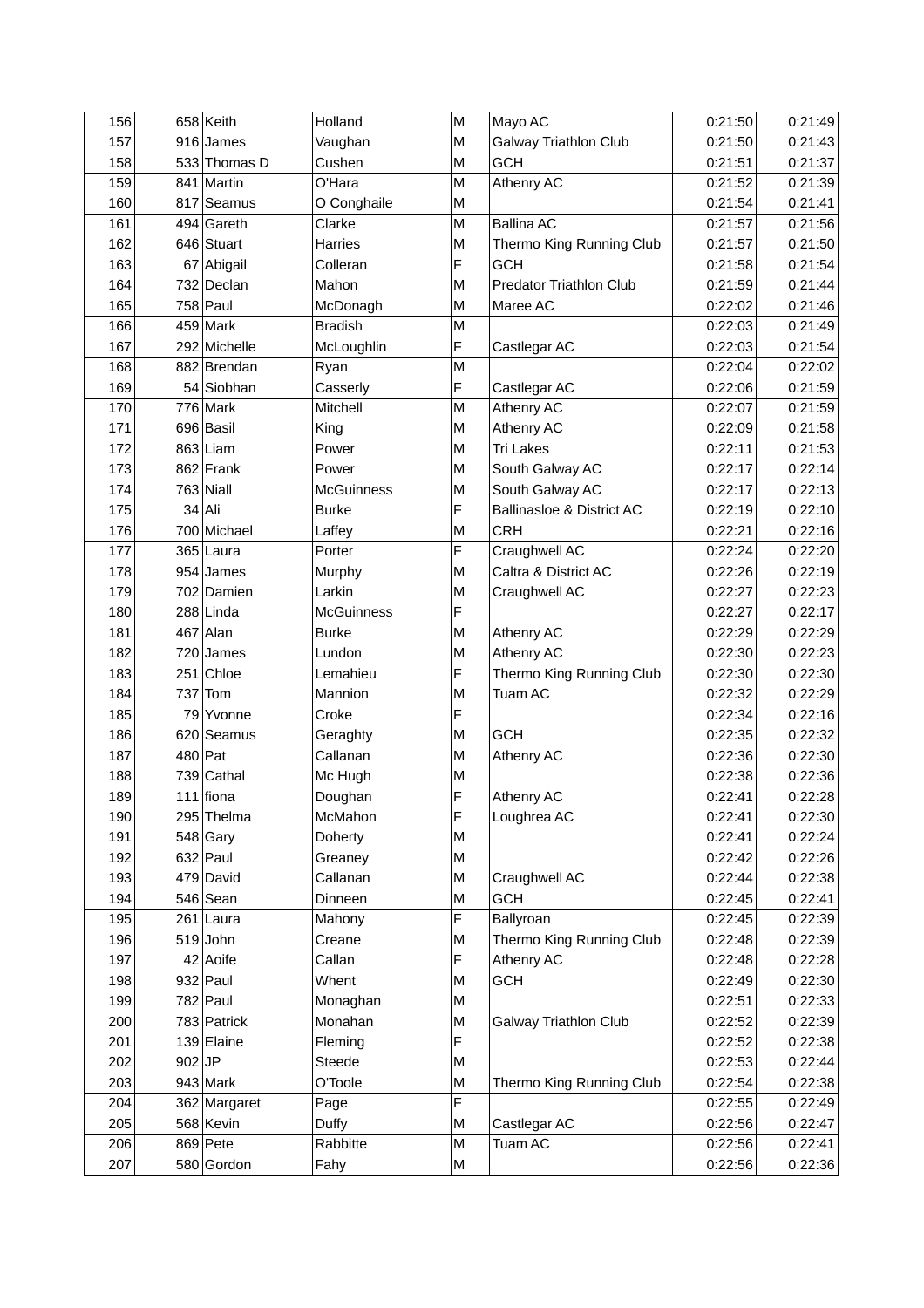| 208 |    | 792 Przemyslaw | Mrugalski        | M | Castlegar AC              | 0:22:56 | 0:22:37 |
|-----|----|----------------|------------------|---|---------------------------|---------|---------|
| 209 |    | $491$ Peter    | Cavanagh         | M |                           | 0:22:57 | 0:22:52 |
| 210 |    | 374 Sheila     | Reilly           | F | Loughrea AC               | 0:22:59 | 0:22:56 |
| 211 |    | 633 Russell    | Greaney          | M |                           | 0:22:59 | 0:22:30 |
| 212 |    | $66$ Jean      | Coleman          | F | Tuam AC                   | 0:22:59 | 0:22:45 |
| 213 |    | 613 Michael    | Gallagher        | M | South Galway AC           | 0:23:01 | 0:22:49 |
| 214 |    | 803 Wojciech   | Musial           | M | Marathon Club Ireland     | 0:23:02 | 0:22:47 |
| 215 |    | 497 Kieran     | Conboy           | M | Castlegar AC              | 0:23:02 | 0:22:52 |
| 216 | 37 | Catherine      | <b>Burke</b>     | F |                           | 0:23:02 | 0:22:32 |
| 217 |    | 532 Declan     | Curtin           | M |                           | 0:23:02 | 0:22:32 |
| 218 |    | 464 Daniel     | <b>Broderick</b> | M | Athenry AC                | 0:23:05 | 0:22:51 |
| 219 |    | $940$ Mark     | Folan            | M | Thermo King Running Club  | 0:23:05 | 0:22:57 |
| 220 |    | 32 Emily       | <b>Bruton</b>    | F | <b>GCH</b>                | 0:23:07 | 0:22:59 |
| 221 |    | 680 David      | Kelly            | M | South Galway AC           | 0:23:09 | 0:23:02 |
| 222 |    | $493$ Dave     | Clarke           | М | Corofin AC                | 0:23:10 | 0:23:01 |
| 223 |    | $35$ Anne      | <b>Burke</b>     | F | Ballinasloe & District AC | 0:23:11 | 0:23:02 |
| 224 |    | 391 Margaret   | Sheridan         | F | <b>GCH</b>                | 0:23:11 | 0:23:03 |
| 225 |    | 579 Gerry      | Fahy             | M | <b>CRH</b>                | 0:23:11 | 0:22:51 |
| 226 |    | 189 Chrissie   | Hardiman         | F | Tuam AC                   | 0:23:12 | 0:22:57 |
| 227 |    | 81 Charlotte   | Cronin           | F | Athenry AC                | 0:23:13 | 0:23:04 |
| 228 |    | $779$ Brian    | Moloney          | M | South Galway AC           | 0:23:13 | 0:23:06 |
| 229 |    | $137$ Joanne   | Flanagan         | F |                           | 0:23:14 | 0:23:07 |
| 230 |    | 917 Peter      | Walkin           | M | Tuam AC                   | 0:23:15 | 0:22:56 |
| 231 |    | 875 Gerry      | Rohan            | М | <b>CRH</b>                | 0:23:16 | 0:23:05 |
| 232 |    | 855 Eoin       | O'Sullivan       | M | Athenry AC                | 0:23:17 | 0:23:16 |
| 233 |    | $755$ Mark     | McDonagh         | M | <b>GCH</b>                | 0:23:19 | 0:23:14 |
| 234 |    | 205 Amanda     | Horan            | F | South Galway AC           | 0:23:19 | 0:23:11 |
| 235 |    | 724 Dermot     | Macken           | M |                           | 0:23:21 | 0:22:51 |
| 236 |    | 484 Eunan      | Canavan          | M |                           | 0:23:22 | 0:22:52 |
| 237 |    | $118$ Sinead   | Egan             | F |                           | 0:23:23 | 0:22:52 |
| 238 |    | 566 Gordon     | Duane            | M |                           | 0:23:24 | 0:23:23 |
| 239 |    | 634 Tommy      | Greaney          | M | Corofin AC                | 0:23:25 | 0:23:14 |
| 240 |    | $625$ Gary     | Glynn            | M |                           | 0:23:26 | 0:23:12 |
| 241 |    | $608$ Sean     | Freeney          | M | Athenry AC                | 0:23:26 | 0:23:00 |
| 242 |    | $367$ Ciara    | Power            | F |                           | 0:23:30 | 0:23:03 |
| 243 |    | 85 Monica      | Daly             | F |                           | 0:23:31 | 0:23:19 |
| 244 |    | $743$ Colm     | McAllen          | M | Craughwell AC             | 0:23:32 | 0:23:29 |
| 245 |    | 57 Claire      | Cellarius        | F | Corofin AC                | 0:23:33 | 0:23:22 |
| 246 |    | 518 Padhraig   | Coyne            | M | Athenry AC                | 0:23:33 | 0:23:29 |
| 247 |    | 83 Miriam      | Cuddy            | F |                           | 0:23:33 | 0:23:26 |
| 248 |    | 927 Mirko      | Warnke           | M | <b>GCH</b>                | 0:23:37 | 0:23:24 |
| 249 |    | 918 Michael    | Walls            | M | <b>GCH</b>                | 0:23:38 | 0:23:22 |
| 250 |    | $800$ John     | Murphy           | M |                           | 0:23:39 | 0:23:31 |
| 251 |    | $501$ Marc     | Connaughton      | M |                           | 0:23:41 | 0:23:28 |
| 252 |    | 668 Sarah      | Curran           | F |                           | 0:23:43 | 0:23:40 |
| 253 |    | $898$ Eoin     | Smullen          | M | St James AC               | 0:23:43 | 0:23:39 |
| 254 |    | 344 Bernadette | O'Connor         | F |                           | 0:23:44 | 0:23:41 |
| 255 |    | 558 Kieron     | Donohue          | M |                           | 0:23:45 | 0:23:16 |
| 256 |    | 897 Patrick    | Small            | M | Thermo King Running Club  | 0:23:46 | 0:23:17 |
| 257 |    | $537$ Jaco     | Daniels          | M |                           | 0:23:49 | 0:23:39 |
| 258 |    | $621$ Tim      | Geraghty         | Μ | Tuam AC                   | 0:23:49 | 0:23:30 |
| 259 |    | $513$ Nick     |                  |   |                           |         | 0:23:35 |
|     |    |                | Cosgrave         | М |                           | 0:23:49 |         |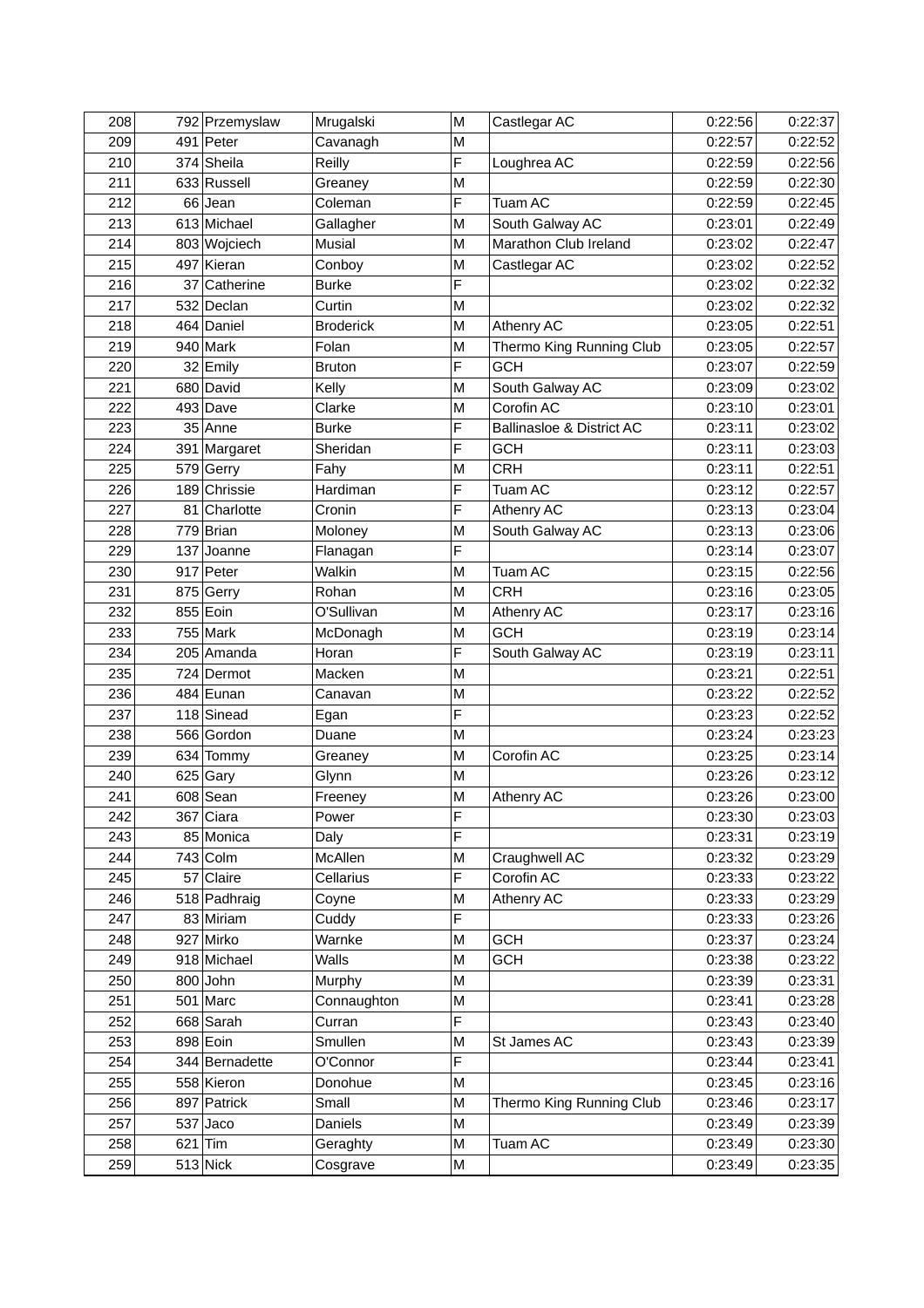| 260 |          | $679$ Fran    | Keating        | M | Corrib AC                | 0:23:50 | 0:23:23 |
|-----|----------|---------------|----------------|---|--------------------------|---------|---------|
| 261 |          | 645 Colum     | Harlowe        | M |                          | 0:23:53 | 0:23:41 |
| 262 |          | 691 Martin    | Kenny          | M | Tuam AC                  | 0:23:54 | 0:23:40 |
| 263 | $938$ Pa |               | Canavan        | M | Thermo King Running Club | 0:23:55 | 0:23:46 |
| 264 |          | $94$ Rena     | Deely          | F | Craughwell AC            | 0:23:56 | 0:23:46 |
| 265 |          | 87 Laura      | Darby          | F | <b>GCH</b>               | 0:23:57 | 0:23:31 |
| 266 |          | $715$ Pat     | Long           | M | East Galway AC           | 0:24:00 | 0:23:46 |
| 267 |          | 510 Thomas    | Corcoran       | M |                          | 0:24:01 | 0:23:31 |
| 268 |          | 196 Mary Kate | Heaslip        | F | Athenry AC               | 0:24:02 | 0:23:54 |
| 269 |          | 730 Philip    | Magnier        | M | Athenry AC               | 0:24:02 | 0:23:48 |
| 270 |          | $492$ Aaron   | Clarke         | M |                          | 0:24:03 | 0:23:32 |
| 271 |          | $744$ Cathal  | McBride        | M |                          | 0:24:05 | 0:23:54 |
| 272 |          | 609 Tony      | Furey          | M |                          | 0:24:07 | 0:23:50 |
| 273 |          | 675 Shane     | Keane          | M | East Galway AC           | 0:24:08 | 0:24:03 |
| 274 |          | 826 Gavan     | O'Brien        | M |                          | 0:24:10 | 0:23:46 |
| 275 |          | 78 Orlaith    | Cormican       | F |                          | 0:24:11 | 0:24:04 |
| 276 |          | 300 Maura     | Meeneghan      | F | Tuam AC                  | 0:24:12 | 0:23:55 |
| 277 |          | 80 Cathriona  | Cronin         | F | Athenry AC               | 0:24:12 | 0:23:48 |
| 278 |          | 919 Barry     | Walsh          | M |                          | 0:24:13 | 0:24:11 |
| 279 |          | 844 Michael   | O'Malley       | M | Corofin AC               | 0:24:13 | 0:24:02 |
| 280 |          | $272$ Joanne  | Mc Gillicuddy  | F | Athenry AC               | 0:24:13 | 0:23:50 |
| 281 |          | $301$ Cathy   | Melia          | F | Athenry AC               | 0:24:14 | 0:23:50 |
| 282 |          | $507$ Jack    | Connors        | M |                          | 0:24:15 | 0:24:15 |
| 283 |          | $671$ Mark    | Keane          | М | East Galway AC           | 0:24:15 | 0:24:10 |
| 284 |          | $213$ Maeve   | Hynes          | F |                          | 0:24:15 | 0:24:10 |
| 285 |          | 837 Michael   | O'Dea          | M |                          | 0:24:16 | 0:24:15 |
| 286 |          | 936 Gerry     | Woods          | M |                          | 0:24:17 | 0:24:02 |
| 287 |          | 405 Michelle  | Tuohy          | F | Athenry AC               | 0:24:17 | 0:24:03 |
| 288 |          | 398 Yvonne    | Smyth          | F |                          | 0:24:17 | 0:23:50 |
| 289 |          | 433 Mary      | Noone          | F | Caltra & District AC     | 0:24:18 | 0:24:01 |
| 290 |          | $478$ Frank   | <b>Byrnes</b>  | M | Craughwell AC            | 0:24:19 | 0:24:14 |
| 291 |          | 151 Caroline  | Freeney        | F | Athenry AC               | 0:24:20 | 0:23:53 |
| 292 |          | $296$ Leah    | <b>McManus</b> | F | East Galway AC           | 0:24:21 | 0:24:11 |
| 293 |          | $410$ Joan    | Walkin         | F | Tuam AC                  | 0:24:22 | 0:24:03 |
| 294 |          | 587 Noel      | Farrell        | Μ | Loughrea AC              | 0:24:22 | 0:24:03 |
| 295 |          | 372 Marie     | Rafferty       | F | Maree AC                 | 0:24:22 | 0:24:03 |
| 296 |          | 777 Michael   | Mitchell       | M | Athenry AC               | 0:24:23 | 0:24:14 |
| 297 |          | $802$ Ross    | Murphy         | M |                          | 0:24:23 | 0:24:03 |
| 298 |          | $659$ Tom     | <b>Hopkins</b> | M | Tuam AC                  | 0:24:25 | 0:24:23 |
| 299 |          | 956 Martin    | Lennon         | M | East Galway AC           | 0:24:25 | 0:23:54 |
| 300 |          | 544 Aidan     | Devine         | M | <b>GCH</b>               | 0:24:27 | 0:24:02 |
| 301 |          | $212$ Emma    | Hynes          | F |                          | 0:24:28 | 0:24:23 |
| 302 |          | 628 Killian   | Gottsche       | M |                          | 0:24:29 | 0:24:20 |
| 303 |          | $383$ Mary    | Ryan           | F |                          | 0:24:30 | 0:24:18 |
| 304 |          | 804 Frankie   | <b>Nally</b>   | M |                          | 0:24:32 | 0:24:27 |
| 305 |          | $569$ Sean    | Duggan         | M |                          | 0:24:34 | 0:24:25 |
| 306 |          | $327$ Ciara   | Ni Choirbin    | F | Castlegar AC             | 0:24:34 | 0:24:18 |
| 307 |          | 331 Sharon    | Ni Loideain    | F |                          | 0:24:34 | 0:24:19 |
| 308 |          | $667$ Neil    | Johnson        | M | <b>GCH</b>               | 0:24:35 | 0:24:25 |
| 309 |          | 458 Kevin     | <b>Bonner</b>  | M | <b>GCH</b>               | 0:24:38 | 0:24:17 |
| 310 |          | 95 Michelle   | DeJesus        | F |                          | 0:24:39 | 0:24:26 |
| 311 |          | 820 Reamonn   | O Flatharta    | М |                          | 0:24:42 | 0:24:23 |
|     |          |               |                |   |                          |         |         |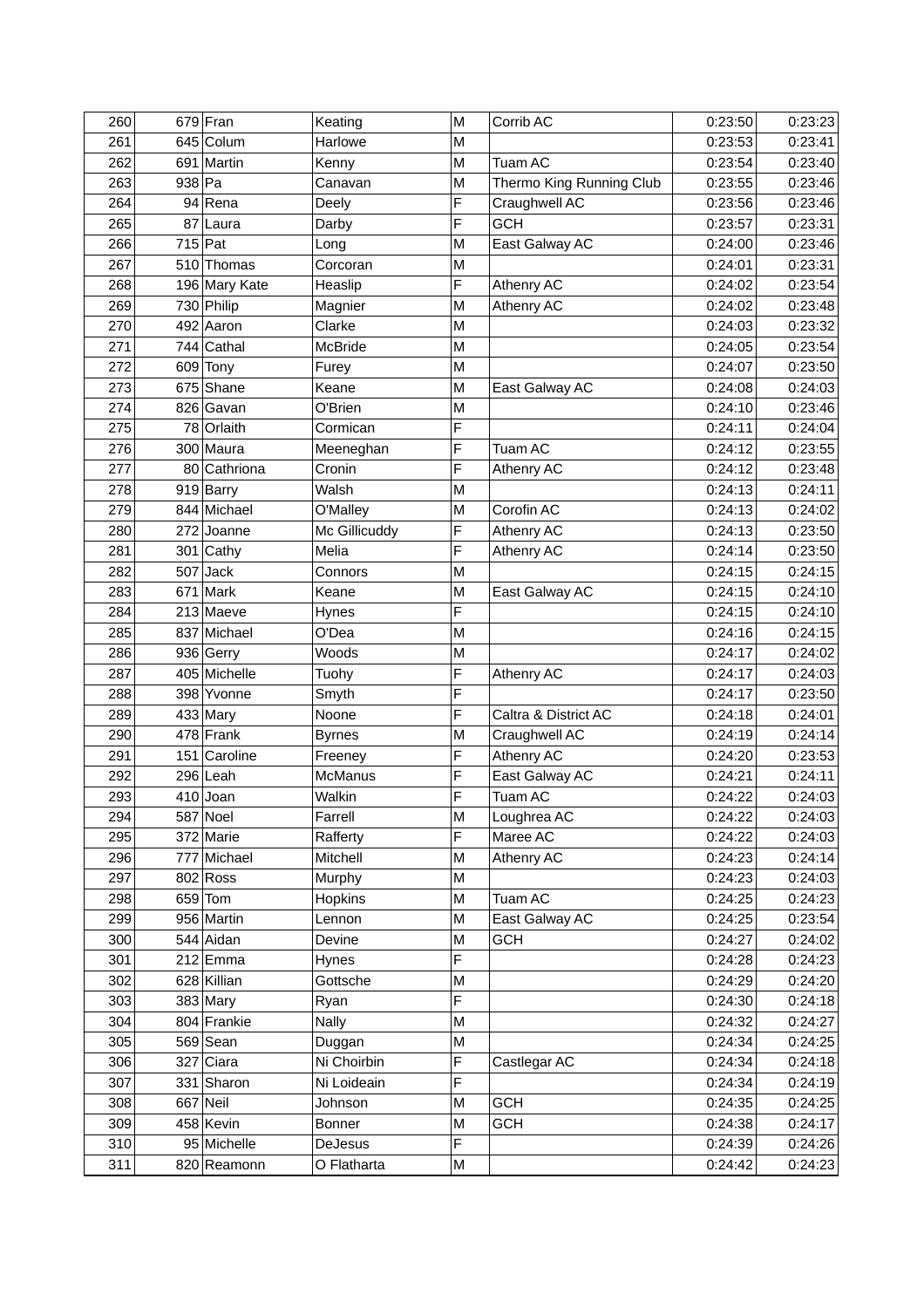| 312 | $498$ MJ   |                 | Conlon        | M | Athenry AC                   | 0:24:44 | 0:24:23 |
|-----|------------|-----------------|---------------|---|------------------------------|---------|---------|
| 313 |            | $663$ Joe       | Hyland        | M |                              | 0:24:44 | 0:24:19 |
| 314 |            | 233 Sinead      | Keogh         | F | Castlegar AC                 | 0:24:44 | 0:24:30 |
| 315 |            | 126 Maeve       | Farragher     | F |                              | 0:24:45 | 0:24:19 |
| 316 |            | 677 Robert      | Keary         | М | Loughrea AC                  | 0:24:45 | 0:24:26 |
| 317 |            | 181 Laoise      | Hand          | F | Castlegar AC                 | 0:24:45 | 0:24:31 |
| 318 |            | 824 Shane       | O'Brien       | M | <b>CRH</b>                   | 0:24:46 | 0:24:22 |
| 319 |            | $708$ Joe       | Leahy         | M |                              | 0:24:49 | 0:24:41 |
| 320 |            | 253 Clodagh     | Lennon        | F |                              | 0:24:49 | 0:24:29 |
| 321 |            | 290 Eleanor     | McIntyre      | F |                              | 0:24:50 | 0:24:37 |
| 322 |            | 168 Fionnuala   | Ginty         | F |                              | 0:24:51 | 0:24:19 |
| 323 |            | 75 Veronica     | Connolly      | F | St James AC                  | 0:24:53 | 0:24:47 |
| 324 |            | 320 Karen       | Murphy        | F |                              | 0:24:55 | 0:24:50 |
| 325 |            | 142 Dolores     | Foley         | F | Galway Meet & Train          | 0:24:55 | 0:24:37 |
| 326 |            | $552$ Tony      | Dolan         | М |                              | 0:24:56 | 0:24:45 |
| 327 | $167$ rita |                 | gilmore       | F | Athenry AC                   | 0:24:56 | 0:24:44 |
| 328 |            | 246 Donna       | Lane          | F | Athenry AC                   | 0:24:56 | 0:24:31 |
| 329 |            | $244$ Cathy     | Kyne          | F |                              | 0:24:57 | 0:24:44 |
| 330 |            | 231 Sheila      | Kelly         | F | Athenry AC                   | 0:25:01 | 0:24:48 |
| 331 |            | 555 $\vert$ Tim | Donnellan     | M | <b>GCH</b>                   | 0:25:02 | 0:24:43 |
| 332 |            | 260 Samantha    | Mahon         | F |                              | 0:25:02 | 0:24:43 |
| 333 |            | 45 Antoinette   | Canavan       | F |                              | 0:25:02 | 0:24:51 |
| 334 |            | 155 Naomi       | Galvin        | F | <b>Tullamore Harriers</b>    | 0:25:04 | 0:24:43 |
| 335 |            | 701 Michael     | Langan        | M |                              | 0:25:04 | 0:24:45 |
| 336 |            | 422 Fiona       | Murray        | F |                              | 0:25:05 | 0:24:43 |
| 337 |            | $913$ Gerry     | Treacy        | M | Craughwell AC                | 0:25:06 | 0:24:59 |
| 338 |            | $265$ Julia     | Mangan        | F |                              | 0:25:08 | 0:24:49 |
| 339 |            | 347 Dympna      | O'Dea         | F |                              | 0:25:08 | 0:24:53 |
| 340 |            | $452$ Paul      | Anglim        | M |                              | 0:25:08 | 0:24:38 |
| 341 |            | 818 Micheal     | O Domhaill    | M |                              | 0:25:09 | 0:24:57 |
| 342 |            | 209 Jackie      | Hurley        | F | Athenry AC                   | 0:25:09 | 0:24:56 |
| 343 |            | 321 Niamh       | Murphy        | F |                              | 0:25:10 | 0:25:03 |
| 344 |            | 961 Brendan     | Treacy        | M | Craughwell AC                | 0:25:11 | 0:24:58 |
| 345 |            | $688$ Rory      | Kenihan       | M | <b>GCH</b>                   | 0:25:15 | 0:24:58 |
| 346 |            | $850$ John      | O'Neill       | M | Laragh AC                    | 0:25:15 | 0:25:07 |
| 347 |            | 161 Sharon      | Gibsey        | F |                              | 0:25:16 | 0:25:09 |
| 348 |            | 338 Blaithin    | O'Brien       | F | <b>CRH</b>                   | 0:25:19 | 0:24:56 |
| 349 |            | 222 Elaine      | Joyce         | F | <b>GCH</b>                   | 0:25:21 | 0:24:55 |
| 350 |            | $150$ Lorna     | Freeman       | F | Athenry AC                   | 0:25:22 | 0:24:59 |
| 351 |            | 258 Fiona       | Lyons         | F |                              | 0:25:24 | 0:25:06 |
| 352 |            | $900$ John      | Stanford      | M | South Galway AC              | 0:25:26 | 0:25:14 |
| 353 |            | $465$ Dave      | <b>Browne</b> | M | <b>UBFit</b>                 | 0:25:27 | 0:25:17 |
| 354 |            | $865$ John      | Quinlivan     | M | Maree AC                     | 0:25:27 | 0:25:16 |
| 355 |            | $429$ Rita      | Loughrey      | F | Caltra & District AC         | 0:25:28 | 0:25:11 |
| 356 |            | $891$ John      | Scroope       | M |                              | 0:25:28 | 0:24:54 |
| 357 |            | $141$ Laura     | Folan         | F |                              | 0:25:28 | 0:24:55 |
| 358 |            | 89 Caitriona    | Davin         | F | <b>CRH</b>                   | 0:25:30 | 0:25:19 |
| 359 |            | $154$ Brid      | Galvin        | F | <b>Galway Triathlon Club</b> | 0:25:30 | 0:25:25 |
| 360 | $461$ TJ   |                 | <b>Breen</b>  | M |                              | 0:25:30 | 0:25:25 |
| 361 |            | 304 Bernie      | Molloy        | F | Athenry AC                   | 0:25:31 | 0:25:07 |
| 362 |            | 889 Michael     | Scarry        | M |                              | 0:25:36 | 0:25:02 |
| 363 |            | 49 Marita       | Carolan       | F | Craughwell AC                | 0:25:39 | 0:25:31 |
|     |            |                 |               |   |                              |         |         |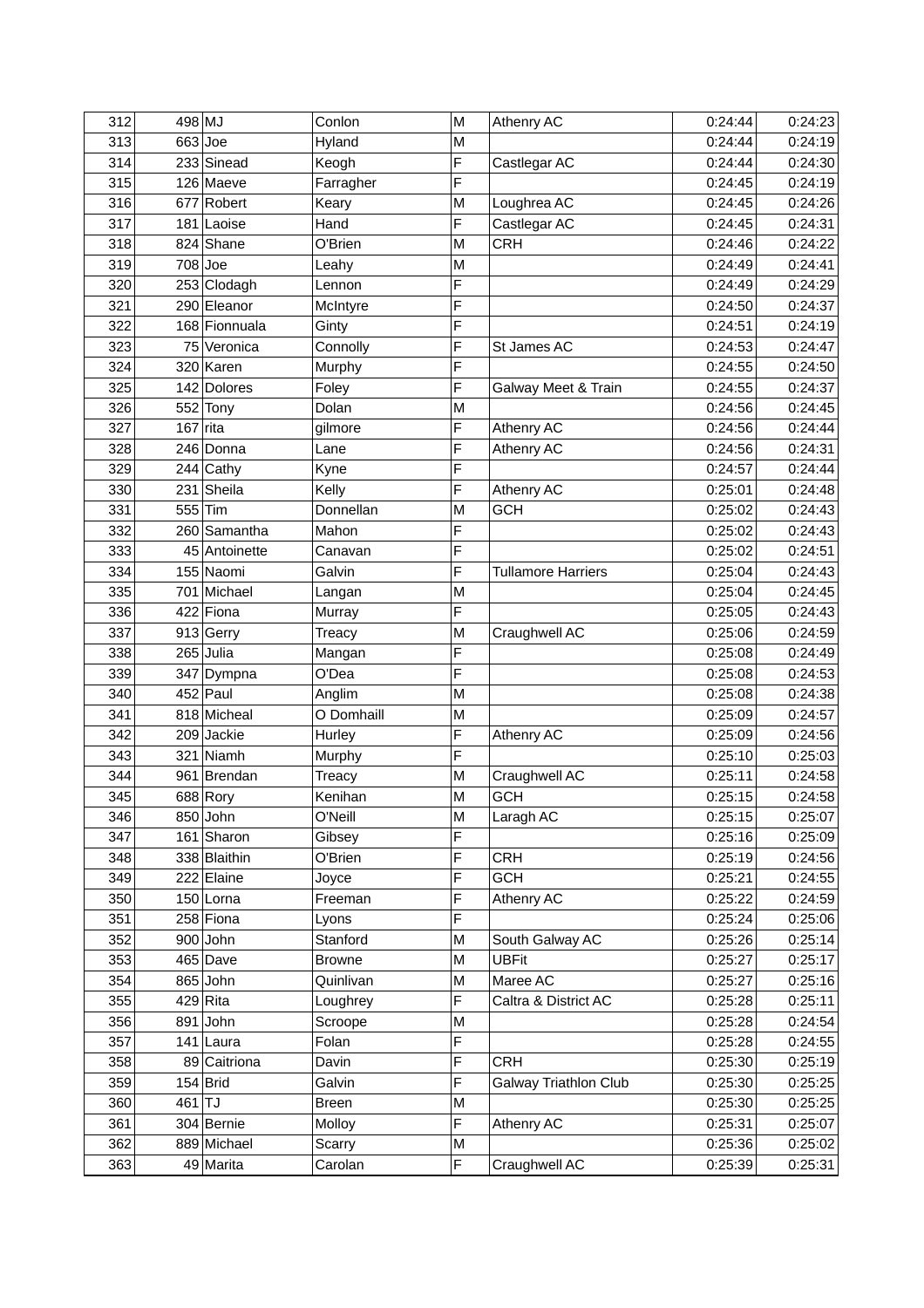| F<br>365<br>Gibbons<br>0:25:06<br>999 Leona<br>0:25:41<br>0:25:18<br>366<br>631 Kenneth<br>0:25:42<br>M<br>Greaney<br>0:25:32<br>367<br>496 Dermot<br>Comerford<br>0:25:43<br>M<br>955 Donall<br>0:25:35<br>368<br>Carroll<br>M<br>Caltra & District AC<br>0:25:43<br>F<br>369<br>273 Caragh<br>0:25:36<br>0:25:45<br><b>McCarthy</b><br>370<br>$453$ TJ<br>0:25:45<br>0:25:43<br><b>Beatty</b><br>M<br>Loughrea AC<br>371<br>325 Michelle<br>F<br>0:25:46<br>0:25:37<br>Naughton<br>F<br>0:25:34<br>$125$ Irene<br>Fallon<br>372<br>Craughwell AC<br>0:25:46<br>F<br>373<br>65 Niamh<br>0:25:51<br>0:25:33<br>Coffey<br>F<br>0:25:36<br>374<br>400 Lorraine<br>Galway Triathlon Club<br>0:25:54<br>Stenson<br>375<br>Castlegar AC<br>0:25:45<br>839 Ronan<br>M<br>0:25:55<br>O'Grady<br>F<br>376<br>0:25:56<br>0:25:51<br>178 Donna<br>Hallinan<br>F<br>0:25:44<br>377<br>0:25:56<br>248 frances<br>leahy<br>Athenry AC<br>F<br>0:25:34<br>378<br>0:25:57<br>370 Christina<br>Quinn<br>379<br>637 Kieran<br>M<br>Athenry AC<br>0:25:58<br>0:25:37<br>Guiry<br>F<br>380<br>0:25:49<br>294 Audrey<br>McMahon<br>Loughrea AC<br>0:26:00<br>381<br>$18$ Carmel<br>F<br>South Galway AC<br>0:25:44<br>0:26:00<br><b>Bergin</b><br>0:25:41<br>382<br>$553$ James<br>Donnellan<br><b>HPE Running Club</b><br>M<br>0:26:00<br>383<br>86 Elisha<br>F<br>0:26:00<br>0:25:50<br>Daniels<br>Craughwell AC<br>F<br>0:25:34<br>384<br>207 Rebecca<br>0:26:05<br>Horgan<br>385<br>836 Kevin<br>0:26:06<br>0:26:04<br>O'Dea<br>M<br><b>CRH</b><br>386<br>198 Marie<br>F<br>0:26:06<br>0:25:56<br>Hennelly<br>387<br>0:25:55<br>134 Caroline<br>F<br><b>CRH</b><br>0:26:06<br>Flaherty<br>0:25:57<br>59 Marie<br>F<br><b>CRH</b><br>388<br>Clarke<br>0:26:07<br>389<br>939 Ray<br>0:25:43<br>M<br>0:26:08<br>Connelly<br>Thermo King Running Club<br>F<br>390<br>50 Siobhan<br>0:25:50<br>Carolan<br>0:26:09<br>F<br>391<br>184 Carmel<br>0:26:10<br>0:25:50<br>Hannon<br>0:25:51<br>392<br>312 Siobhan<br>F<br><b>GCH</b><br>0:26:10<br>Mooney<br>0:25:48<br>$610$ Paul<br>Gahan<br>0:26:13<br>393<br>M<br>394<br>$753$ Brian<br>0:26:14<br>0:25:55<br>M<br>McDonagh<br>F<br>395<br>361 Elaine<br>O'Sullivan<br>0:26:14<br>0:26:07<br>F<br>396<br>280 Catherine<br>0:26:14<br>0:25:57<br>McEnery<br>397<br>$926$ Ray<br>0:25:58<br>Ward<br>M<br>0:26:14<br>0:26:17<br>398<br>F<br>Castlegar AC<br>390 Patricia<br>Sheppard<br>545 Aiden<br>399<br>Devitt<br>M<br>0:26:21<br>F<br>285 Ann Marie<br>400<br>McGrath<br>0:26:23<br>F<br>401<br>131 Colette<br>0:26:24<br>Finneran<br>$697$ Brian<br>0:26:25<br>402<br>M<br>King<br>460 Kevin<br>0:26:26<br>403<br><b>Brady</b><br>M<br>F<br>404<br>$194$ Mary<br>0:26:26<br>0:26:00<br>Healy<br>F<br>$421$ Ellen<br>0:26:14<br>405<br>Woods<br>0:26:29<br>F<br>406<br>318 Bernie<br>0:26:30<br>Mulderrig<br>407<br>690 Kevin<br>M<br>0:26:31<br>Kenny<br>F<br>106 Gabrielle<br>Donnellan<br>0:26:01<br>408<br>Tuam AC<br>0:26:33<br>0:26:01<br>409<br>705 Stephen<br>Lawless<br>M<br>0:26:33<br>F<br>302 Caroline<br>410<br>Mitchell<br>Athenry AC<br>0:26:34<br>0:26:21<br>F<br>411<br>$112$ Irene<br>0:26:35<br>Duane<br>F<br>412<br>64 Olivia<br>0:26:36<br>Coen<br>670 Brendan<br>413<br>Keane<br>M<br>0:26:38<br>0:26:38<br>414<br>$601$ Joe<br>Folan<br>Castlegar AC<br>M<br>$351$ Birte<br>F<br>415<br>Offick<br>0:26:40 | 364 | $436$ Rita | Moore | F | 0:25:41 | 0:25:21 |
|--------------------------------------------------------------------------------------------------------------------------------------------------------------------------------------------------------------------------------------------------------------------------------------------------------------------------------------------------------------------------------------------------------------------------------------------------------------------------------------------------------------------------------------------------------------------------------------------------------------------------------------------------------------------------------------------------------------------------------------------------------------------------------------------------------------------------------------------------------------------------------------------------------------------------------------------------------------------------------------------------------------------------------------------------------------------------------------------------------------------------------------------------------------------------------------------------------------------------------------------------------------------------------------------------------------------------------------------------------------------------------------------------------------------------------------------------------------------------------------------------------------------------------------------------------------------------------------------------------------------------------------------------------------------------------------------------------------------------------------------------------------------------------------------------------------------------------------------------------------------------------------------------------------------------------------------------------------------------------------------------------------------------------------------------------------------------------------------------------------------------------------------------------------------------------------------------------------------------------------------------------------------------------------------------------------------------------------------------------------------------------------------------------------------------------------------------------------------------------------------------------------------------------------------------------------------------------------------------------------------------------------------------------------------------------------------------------------------------------------------------------------------------------------------------------------------------------------------------------------------------------------------------------------------------------------------------------------------------------------------------------------------------------------------------------------------------------------------------------------------------------------------------------------------------------------------------------------------------------------------------------------------------------------------------------------------------------------------------------------|-----|------------|-------|---|---------|---------|
| 0:26:09<br>0:25:59<br>0:25:57<br>0:26:30<br>0:26:12<br>0:26:24<br>0:26:05                                                                                                                                                                                                                                                                                                                                                                                                                                                                                                                                                                                                                                                                                                                                                                                                                                                                                                                                                                                                                                                                                                                                                                                                                                                                                                                                                                                                                                                                                                                                                                                                                                                                                                                                                                                                                                                                                                                                                                                                                                                                                                                                                                                                                                                                                                                                                                                                                                                                                                                                                                                                                                                                                                                                                                                                                                                                                                                                                                                                                                                                                                                                                                                                                                                                                    |     |            |       |   |         |         |
|                                                                                                                                                                                                                                                                                                                                                                                                                                                                                                                                                                                                                                                                                                                                                                                                                                                                                                                                                                                                                                                                                                                                                                                                                                                                                                                                                                                                                                                                                                                                                                                                                                                                                                                                                                                                                                                                                                                                                                                                                                                                                                                                                                                                                                                                                                                                                                                                                                                                                                                                                                                                                                                                                                                                                                                                                                                                                                                                                                                                                                                                                                                                                                                                                                                                                                                                                              |     |            |       |   |         |         |
|                                                                                                                                                                                                                                                                                                                                                                                                                                                                                                                                                                                                                                                                                                                                                                                                                                                                                                                                                                                                                                                                                                                                                                                                                                                                                                                                                                                                                                                                                                                                                                                                                                                                                                                                                                                                                                                                                                                                                                                                                                                                                                                                                                                                                                                                                                                                                                                                                                                                                                                                                                                                                                                                                                                                                                                                                                                                                                                                                                                                                                                                                                                                                                                                                                                                                                                                                              |     |            |       |   |         |         |
|                                                                                                                                                                                                                                                                                                                                                                                                                                                                                                                                                                                                                                                                                                                                                                                                                                                                                                                                                                                                                                                                                                                                                                                                                                                                                                                                                                                                                                                                                                                                                                                                                                                                                                                                                                                                                                                                                                                                                                                                                                                                                                                                                                                                                                                                                                                                                                                                                                                                                                                                                                                                                                                                                                                                                                                                                                                                                                                                                                                                                                                                                                                                                                                                                                                                                                                                                              |     |            |       |   |         |         |
|                                                                                                                                                                                                                                                                                                                                                                                                                                                                                                                                                                                                                                                                                                                                                                                                                                                                                                                                                                                                                                                                                                                                                                                                                                                                                                                                                                                                                                                                                                                                                                                                                                                                                                                                                                                                                                                                                                                                                                                                                                                                                                                                                                                                                                                                                                                                                                                                                                                                                                                                                                                                                                                                                                                                                                                                                                                                                                                                                                                                                                                                                                                                                                                                                                                                                                                                                              |     |            |       |   |         |         |
|                                                                                                                                                                                                                                                                                                                                                                                                                                                                                                                                                                                                                                                                                                                                                                                                                                                                                                                                                                                                                                                                                                                                                                                                                                                                                                                                                                                                                                                                                                                                                                                                                                                                                                                                                                                                                                                                                                                                                                                                                                                                                                                                                                                                                                                                                                                                                                                                                                                                                                                                                                                                                                                                                                                                                                                                                                                                                                                                                                                                                                                                                                                                                                                                                                                                                                                                                              |     |            |       |   |         |         |
|                                                                                                                                                                                                                                                                                                                                                                                                                                                                                                                                                                                                                                                                                                                                                                                                                                                                                                                                                                                                                                                                                                                                                                                                                                                                                                                                                                                                                                                                                                                                                                                                                                                                                                                                                                                                                                                                                                                                                                                                                                                                                                                                                                                                                                                                                                                                                                                                                                                                                                                                                                                                                                                                                                                                                                                                                                                                                                                                                                                                                                                                                                                                                                                                                                                                                                                                                              |     |            |       |   |         |         |
|                                                                                                                                                                                                                                                                                                                                                                                                                                                                                                                                                                                                                                                                                                                                                                                                                                                                                                                                                                                                                                                                                                                                                                                                                                                                                                                                                                                                                                                                                                                                                                                                                                                                                                                                                                                                                                                                                                                                                                                                                                                                                                                                                                                                                                                                                                                                                                                                                                                                                                                                                                                                                                                                                                                                                                                                                                                                                                                                                                                                                                                                                                                                                                                                                                                                                                                                                              |     |            |       |   |         |         |
|                                                                                                                                                                                                                                                                                                                                                                                                                                                                                                                                                                                                                                                                                                                                                                                                                                                                                                                                                                                                                                                                                                                                                                                                                                                                                                                                                                                                                                                                                                                                                                                                                                                                                                                                                                                                                                                                                                                                                                                                                                                                                                                                                                                                                                                                                                                                                                                                                                                                                                                                                                                                                                                                                                                                                                                                                                                                                                                                                                                                                                                                                                                                                                                                                                                                                                                                                              |     |            |       |   |         |         |
|                                                                                                                                                                                                                                                                                                                                                                                                                                                                                                                                                                                                                                                                                                                                                                                                                                                                                                                                                                                                                                                                                                                                                                                                                                                                                                                                                                                                                                                                                                                                                                                                                                                                                                                                                                                                                                                                                                                                                                                                                                                                                                                                                                                                                                                                                                                                                                                                                                                                                                                                                                                                                                                                                                                                                                                                                                                                                                                                                                                                                                                                                                                                                                                                                                                                                                                                                              |     |            |       |   |         |         |
|                                                                                                                                                                                                                                                                                                                                                                                                                                                                                                                                                                                                                                                                                                                                                                                                                                                                                                                                                                                                                                                                                                                                                                                                                                                                                                                                                                                                                                                                                                                                                                                                                                                                                                                                                                                                                                                                                                                                                                                                                                                                                                                                                                                                                                                                                                                                                                                                                                                                                                                                                                                                                                                                                                                                                                                                                                                                                                                                                                                                                                                                                                                                                                                                                                                                                                                                                              |     |            |       |   |         |         |
|                                                                                                                                                                                                                                                                                                                                                                                                                                                                                                                                                                                                                                                                                                                                                                                                                                                                                                                                                                                                                                                                                                                                                                                                                                                                                                                                                                                                                                                                                                                                                                                                                                                                                                                                                                                                                                                                                                                                                                                                                                                                                                                                                                                                                                                                                                                                                                                                                                                                                                                                                                                                                                                                                                                                                                                                                                                                                                                                                                                                                                                                                                                                                                                                                                                                                                                                                              |     |            |       |   |         |         |
|                                                                                                                                                                                                                                                                                                                                                                                                                                                                                                                                                                                                                                                                                                                                                                                                                                                                                                                                                                                                                                                                                                                                                                                                                                                                                                                                                                                                                                                                                                                                                                                                                                                                                                                                                                                                                                                                                                                                                                                                                                                                                                                                                                                                                                                                                                                                                                                                                                                                                                                                                                                                                                                                                                                                                                                                                                                                                                                                                                                                                                                                                                                                                                                                                                                                                                                                                              |     |            |       |   |         |         |
|                                                                                                                                                                                                                                                                                                                                                                                                                                                                                                                                                                                                                                                                                                                                                                                                                                                                                                                                                                                                                                                                                                                                                                                                                                                                                                                                                                                                                                                                                                                                                                                                                                                                                                                                                                                                                                                                                                                                                                                                                                                                                                                                                                                                                                                                                                                                                                                                                                                                                                                                                                                                                                                                                                                                                                                                                                                                                                                                                                                                                                                                                                                                                                                                                                                                                                                                                              |     |            |       |   |         |         |
|                                                                                                                                                                                                                                                                                                                                                                                                                                                                                                                                                                                                                                                                                                                                                                                                                                                                                                                                                                                                                                                                                                                                                                                                                                                                                                                                                                                                                                                                                                                                                                                                                                                                                                                                                                                                                                                                                                                                                                                                                                                                                                                                                                                                                                                                                                                                                                                                                                                                                                                                                                                                                                                                                                                                                                                                                                                                                                                                                                                                                                                                                                                                                                                                                                                                                                                                                              |     |            |       |   |         |         |
|                                                                                                                                                                                                                                                                                                                                                                                                                                                                                                                                                                                                                                                                                                                                                                                                                                                                                                                                                                                                                                                                                                                                                                                                                                                                                                                                                                                                                                                                                                                                                                                                                                                                                                                                                                                                                                                                                                                                                                                                                                                                                                                                                                                                                                                                                                                                                                                                                                                                                                                                                                                                                                                                                                                                                                                                                                                                                                                                                                                                                                                                                                                                                                                                                                                                                                                                                              |     |            |       |   |         |         |
|                                                                                                                                                                                                                                                                                                                                                                                                                                                                                                                                                                                                                                                                                                                                                                                                                                                                                                                                                                                                                                                                                                                                                                                                                                                                                                                                                                                                                                                                                                                                                                                                                                                                                                                                                                                                                                                                                                                                                                                                                                                                                                                                                                                                                                                                                                                                                                                                                                                                                                                                                                                                                                                                                                                                                                                                                                                                                                                                                                                                                                                                                                                                                                                                                                                                                                                                                              |     |            |       |   |         |         |
|                                                                                                                                                                                                                                                                                                                                                                                                                                                                                                                                                                                                                                                                                                                                                                                                                                                                                                                                                                                                                                                                                                                                                                                                                                                                                                                                                                                                                                                                                                                                                                                                                                                                                                                                                                                                                                                                                                                                                                                                                                                                                                                                                                                                                                                                                                                                                                                                                                                                                                                                                                                                                                                                                                                                                                                                                                                                                                                                                                                                                                                                                                                                                                                                                                                                                                                                                              |     |            |       |   |         |         |
|                                                                                                                                                                                                                                                                                                                                                                                                                                                                                                                                                                                                                                                                                                                                                                                                                                                                                                                                                                                                                                                                                                                                                                                                                                                                                                                                                                                                                                                                                                                                                                                                                                                                                                                                                                                                                                                                                                                                                                                                                                                                                                                                                                                                                                                                                                                                                                                                                                                                                                                                                                                                                                                                                                                                                                                                                                                                                                                                                                                                                                                                                                                                                                                                                                                                                                                                                              |     |            |       |   |         |         |
|                                                                                                                                                                                                                                                                                                                                                                                                                                                                                                                                                                                                                                                                                                                                                                                                                                                                                                                                                                                                                                                                                                                                                                                                                                                                                                                                                                                                                                                                                                                                                                                                                                                                                                                                                                                                                                                                                                                                                                                                                                                                                                                                                                                                                                                                                                                                                                                                                                                                                                                                                                                                                                                                                                                                                                                                                                                                                                                                                                                                                                                                                                                                                                                                                                                                                                                                                              |     |            |       |   |         |         |
|                                                                                                                                                                                                                                                                                                                                                                                                                                                                                                                                                                                                                                                                                                                                                                                                                                                                                                                                                                                                                                                                                                                                                                                                                                                                                                                                                                                                                                                                                                                                                                                                                                                                                                                                                                                                                                                                                                                                                                                                                                                                                                                                                                                                                                                                                                                                                                                                                                                                                                                                                                                                                                                                                                                                                                                                                                                                                                                                                                                                                                                                                                                                                                                                                                                                                                                                                              |     |            |       |   |         |         |
|                                                                                                                                                                                                                                                                                                                                                                                                                                                                                                                                                                                                                                                                                                                                                                                                                                                                                                                                                                                                                                                                                                                                                                                                                                                                                                                                                                                                                                                                                                                                                                                                                                                                                                                                                                                                                                                                                                                                                                                                                                                                                                                                                                                                                                                                                                                                                                                                                                                                                                                                                                                                                                                                                                                                                                                                                                                                                                                                                                                                                                                                                                                                                                                                                                                                                                                                                              |     |            |       |   |         |         |
|                                                                                                                                                                                                                                                                                                                                                                                                                                                                                                                                                                                                                                                                                                                                                                                                                                                                                                                                                                                                                                                                                                                                                                                                                                                                                                                                                                                                                                                                                                                                                                                                                                                                                                                                                                                                                                                                                                                                                                                                                                                                                                                                                                                                                                                                                                                                                                                                                                                                                                                                                                                                                                                                                                                                                                                                                                                                                                                                                                                                                                                                                                                                                                                                                                                                                                                                                              |     |            |       |   |         |         |
|                                                                                                                                                                                                                                                                                                                                                                                                                                                                                                                                                                                                                                                                                                                                                                                                                                                                                                                                                                                                                                                                                                                                                                                                                                                                                                                                                                                                                                                                                                                                                                                                                                                                                                                                                                                                                                                                                                                                                                                                                                                                                                                                                                                                                                                                                                                                                                                                                                                                                                                                                                                                                                                                                                                                                                                                                                                                                                                                                                                                                                                                                                                                                                                                                                                                                                                                                              |     |            |       |   |         |         |
|                                                                                                                                                                                                                                                                                                                                                                                                                                                                                                                                                                                                                                                                                                                                                                                                                                                                                                                                                                                                                                                                                                                                                                                                                                                                                                                                                                                                                                                                                                                                                                                                                                                                                                                                                                                                                                                                                                                                                                                                                                                                                                                                                                                                                                                                                                                                                                                                                                                                                                                                                                                                                                                                                                                                                                                                                                                                                                                                                                                                                                                                                                                                                                                                                                                                                                                                                              |     |            |       |   |         |         |
|                                                                                                                                                                                                                                                                                                                                                                                                                                                                                                                                                                                                                                                                                                                                                                                                                                                                                                                                                                                                                                                                                                                                                                                                                                                                                                                                                                                                                                                                                                                                                                                                                                                                                                                                                                                                                                                                                                                                                                                                                                                                                                                                                                                                                                                                                                                                                                                                                                                                                                                                                                                                                                                                                                                                                                                                                                                                                                                                                                                                                                                                                                                                                                                                                                                                                                                                                              |     |            |       |   |         |         |
|                                                                                                                                                                                                                                                                                                                                                                                                                                                                                                                                                                                                                                                                                                                                                                                                                                                                                                                                                                                                                                                                                                                                                                                                                                                                                                                                                                                                                                                                                                                                                                                                                                                                                                                                                                                                                                                                                                                                                                                                                                                                                                                                                                                                                                                                                                                                                                                                                                                                                                                                                                                                                                                                                                                                                                                                                                                                                                                                                                                                                                                                                                                                                                                                                                                                                                                                                              |     |            |       |   |         |         |
|                                                                                                                                                                                                                                                                                                                                                                                                                                                                                                                                                                                                                                                                                                                                                                                                                                                                                                                                                                                                                                                                                                                                                                                                                                                                                                                                                                                                                                                                                                                                                                                                                                                                                                                                                                                                                                                                                                                                                                                                                                                                                                                                                                                                                                                                                                                                                                                                                                                                                                                                                                                                                                                                                                                                                                                                                                                                                                                                                                                                                                                                                                                                                                                                                                                                                                                                                              |     |            |       |   |         |         |
|                                                                                                                                                                                                                                                                                                                                                                                                                                                                                                                                                                                                                                                                                                                                                                                                                                                                                                                                                                                                                                                                                                                                                                                                                                                                                                                                                                                                                                                                                                                                                                                                                                                                                                                                                                                                                                                                                                                                                                                                                                                                                                                                                                                                                                                                                                                                                                                                                                                                                                                                                                                                                                                                                                                                                                                                                                                                                                                                                                                                                                                                                                                                                                                                                                                                                                                                                              |     |            |       |   |         |         |
|                                                                                                                                                                                                                                                                                                                                                                                                                                                                                                                                                                                                                                                                                                                                                                                                                                                                                                                                                                                                                                                                                                                                                                                                                                                                                                                                                                                                                                                                                                                                                                                                                                                                                                                                                                                                                                                                                                                                                                                                                                                                                                                                                                                                                                                                                                                                                                                                                                                                                                                                                                                                                                                                                                                                                                                                                                                                                                                                                                                                                                                                                                                                                                                                                                                                                                                                                              |     |            |       |   |         |         |
|                                                                                                                                                                                                                                                                                                                                                                                                                                                                                                                                                                                                                                                                                                                                                                                                                                                                                                                                                                                                                                                                                                                                                                                                                                                                                                                                                                                                                                                                                                                                                                                                                                                                                                                                                                                                                                                                                                                                                                                                                                                                                                                                                                                                                                                                                                                                                                                                                                                                                                                                                                                                                                                                                                                                                                                                                                                                                                                                                                                                                                                                                                                                                                                                                                                                                                                                                              |     |            |       |   |         |         |
|                                                                                                                                                                                                                                                                                                                                                                                                                                                                                                                                                                                                                                                                                                                                                                                                                                                                                                                                                                                                                                                                                                                                                                                                                                                                                                                                                                                                                                                                                                                                                                                                                                                                                                                                                                                                                                                                                                                                                                                                                                                                                                                                                                                                                                                                                                                                                                                                                                                                                                                                                                                                                                                                                                                                                                                                                                                                                                                                                                                                                                                                                                                                                                                                                                                                                                                                                              |     |            |       |   |         |         |
|                                                                                                                                                                                                                                                                                                                                                                                                                                                                                                                                                                                                                                                                                                                                                                                                                                                                                                                                                                                                                                                                                                                                                                                                                                                                                                                                                                                                                                                                                                                                                                                                                                                                                                                                                                                                                                                                                                                                                                                                                                                                                                                                                                                                                                                                                                                                                                                                                                                                                                                                                                                                                                                                                                                                                                                                                                                                                                                                                                                                                                                                                                                                                                                                                                                                                                                                                              |     |            |       |   |         |         |
|                                                                                                                                                                                                                                                                                                                                                                                                                                                                                                                                                                                                                                                                                                                                                                                                                                                                                                                                                                                                                                                                                                                                                                                                                                                                                                                                                                                                                                                                                                                                                                                                                                                                                                                                                                                                                                                                                                                                                                                                                                                                                                                                                                                                                                                                                                                                                                                                                                                                                                                                                                                                                                                                                                                                                                                                                                                                                                                                                                                                                                                                                                                                                                                                                                                                                                                                                              |     |            |       |   |         |         |
|                                                                                                                                                                                                                                                                                                                                                                                                                                                                                                                                                                                                                                                                                                                                                                                                                                                                                                                                                                                                                                                                                                                                                                                                                                                                                                                                                                                                                                                                                                                                                                                                                                                                                                                                                                                                                                                                                                                                                                                                                                                                                                                                                                                                                                                                                                                                                                                                                                                                                                                                                                                                                                                                                                                                                                                                                                                                                                                                                                                                                                                                                                                                                                                                                                                                                                                                                              |     |            |       |   |         | 0:26:05 |
|                                                                                                                                                                                                                                                                                                                                                                                                                                                                                                                                                                                                                                                                                                                                                                                                                                                                                                                                                                                                                                                                                                                                                                                                                                                                                                                                                                                                                                                                                                                                                                                                                                                                                                                                                                                                                                                                                                                                                                                                                                                                                                                                                                                                                                                                                                                                                                                                                                                                                                                                                                                                                                                                                                                                                                                                                                                                                                                                                                                                                                                                                                                                                                                                                                                                                                                                                              |     |            |       |   |         | 0:26:23 |
|                                                                                                                                                                                                                                                                                                                                                                                                                                                                                                                                                                                                                                                                                                                                                                                                                                                                                                                                                                                                                                                                                                                                                                                                                                                                                                                                                                                                                                                                                                                                                                                                                                                                                                                                                                                                                                                                                                                                                                                                                                                                                                                                                                                                                                                                                                                                                                                                                                                                                                                                                                                                                                                                                                                                                                                                                                                                                                                                                                                                                                                                                                                                                                                                                                                                                                                                                              |     |            |       |   |         | 0:26:18 |
|                                                                                                                                                                                                                                                                                                                                                                                                                                                                                                                                                                                                                                                                                                                                                                                                                                                                                                                                                                                                                                                                                                                                                                                                                                                                                                                                                                                                                                                                                                                                                                                                                                                                                                                                                                                                                                                                                                                                                                                                                                                                                                                                                                                                                                                                                                                                                                                                                                                                                                                                                                                                                                                                                                                                                                                                                                                                                                                                                                                                                                                                                                                                                                                                                                                                                                                                                              |     |            |       |   |         |         |
|                                                                                                                                                                                                                                                                                                                                                                                                                                                                                                                                                                                                                                                                                                                                                                                                                                                                                                                                                                                                                                                                                                                                                                                                                                                                                                                                                                                                                                                                                                                                                                                                                                                                                                                                                                                                                                                                                                                                                                                                                                                                                                                                                                                                                                                                                                                                                                                                                                                                                                                                                                                                                                                                                                                                                                                                                                                                                                                                                                                                                                                                                                                                                                                                                                                                                                                                                              |     |            |       |   |         |         |
|                                                                                                                                                                                                                                                                                                                                                                                                                                                                                                                                                                                                                                                                                                                                                                                                                                                                                                                                                                                                                                                                                                                                                                                                                                                                                                                                                                                                                                                                                                                                                                                                                                                                                                                                                                                                                                                                                                                                                                                                                                                                                                                                                                                                                                                                                                                                                                                                                                                                                                                                                                                                                                                                                                                                                                                                                                                                                                                                                                                                                                                                                                                                                                                                                                                                                                                                                              |     |            |       |   |         |         |
|                                                                                                                                                                                                                                                                                                                                                                                                                                                                                                                                                                                                                                                                                                                                                                                                                                                                                                                                                                                                                                                                                                                                                                                                                                                                                                                                                                                                                                                                                                                                                                                                                                                                                                                                                                                                                                                                                                                                                                                                                                                                                                                                                                                                                                                                                                                                                                                                                                                                                                                                                                                                                                                                                                                                                                                                                                                                                                                                                                                                                                                                                                                                                                                                                                                                                                                                                              |     |            |       |   |         |         |
|                                                                                                                                                                                                                                                                                                                                                                                                                                                                                                                                                                                                                                                                                                                                                                                                                                                                                                                                                                                                                                                                                                                                                                                                                                                                                                                                                                                                                                                                                                                                                                                                                                                                                                                                                                                                                                                                                                                                                                                                                                                                                                                                                                                                                                                                                                                                                                                                                                                                                                                                                                                                                                                                                                                                                                                                                                                                                                                                                                                                                                                                                                                                                                                                                                                                                                                                                              |     |            |       |   |         |         |
|                                                                                                                                                                                                                                                                                                                                                                                                                                                                                                                                                                                                                                                                                                                                                                                                                                                                                                                                                                                                                                                                                                                                                                                                                                                                                                                                                                                                                                                                                                                                                                                                                                                                                                                                                                                                                                                                                                                                                                                                                                                                                                                                                                                                                                                                                                                                                                                                                                                                                                                                                                                                                                                                                                                                                                                                                                                                                                                                                                                                                                                                                                                                                                                                                                                                                                                                                              |     |            |       |   |         |         |
|                                                                                                                                                                                                                                                                                                                                                                                                                                                                                                                                                                                                                                                                                                                                                                                                                                                                                                                                                                                                                                                                                                                                                                                                                                                                                                                                                                                                                                                                                                                                                                                                                                                                                                                                                                                                                                                                                                                                                                                                                                                                                                                                                                                                                                                                                                                                                                                                                                                                                                                                                                                                                                                                                                                                                                                                                                                                                                                                                                                                                                                                                                                                                                                                                                                                                                                                                              |     |            |       |   |         |         |
|                                                                                                                                                                                                                                                                                                                                                                                                                                                                                                                                                                                                                                                                                                                                                                                                                                                                                                                                                                                                                                                                                                                                                                                                                                                                                                                                                                                                                                                                                                                                                                                                                                                                                                                                                                                                                                                                                                                                                                                                                                                                                                                                                                                                                                                                                                                                                                                                                                                                                                                                                                                                                                                                                                                                                                                                                                                                                                                                                                                                                                                                                                                                                                                                                                                                                                                                                              |     |            |       |   |         |         |
|                                                                                                                                                                                                                                                                                                                                                                                                                                                                                                                                                                                                                                                                                                                                                                                                                                                                                                                                                                                                                                                                                                                                                                                                                                                                                                                                                                                                                                                                                                                                                                                                                                                                                                                                                                                                                                                                                                                                                                                                                                                                                                                                                                                                                                                                                                                                                                                                                                                                                                                                                                                                                                                                                                                                                                                                                                                                                                                                                                                                                                                                                                                                                                                                                                                                                                                                                              |     |            |       |   |         |         |
|                                                                                                                                                                                                                                                                                                                                                                                                                                                                                                                                                                                                                                                                                                                                                                                                                                                                                                                                                                                                                                                                                                                                                                                                                                                                                                                                                                                                                                                                                                                                                                                                                                                                                                                                                                                                                                                                                                                                                                                                                                                                                                                                                                                                                                                                                                                                                                                                                                                                                                                                                                                                                                                                                                                                                                                                                                                                                                                                                                                                                                                                                                                                                                                                                                                                                                                                                              |     |            |       |   |         | 0:26:18 |
|                                                                                                                                                                                                                                                                                                                                                                                                                                                                                                                                                                                                                                                                                                                                                                                                                                                                                                                                                                                                                                                                                                                                                                                                                                                                                                                                                                                                                                                                                                                                                                                                                                                                                                                                                                                                                                                                                                                                                                                                                                                                                                                                                                                                                                                                                                                                                                                                                                                                                                                                                                                                                                                                                                                                                                                                                                                                                                                                                                                                                                                                                                                                                                                                                                                                                                                                                              |     |            |       |   |         |         |
|                                                                                                                                                                                                                                                                                                                                                                                                                                                                                                                                                                                                                                                                                                                                                                                                                                                                                                                                                                                                                                                                                                                                                                                                                                                                                                                                                                                                                                                                                                                                                                                                                                                                                                                                                                                                                                                                                                                                                                                                                                                                                                                                                                                                                                                                                                                                                                                                                                                                                                                                                                                                                                                                                                                                                                                                                                                                                                                                                                                                                                                                                                                                                                                                                                                                                                                                                              |     |            |       |   |         |         |
|                                                                                                                                                                                                                                                                                                                                                                                                                                                                                                                                                                                                                                                                                                                                                                                                                                                                                                                                                                                                                                                                                                                                                                                                                                                                                                                                                                                                                                                                                                                                                                                                                                                                                                                                                                                                                                                                                                                                                                                                                                                                                                                                                                                                                                                                                                                                                                                                                                                                                                                                                                                                                                                                                                                                                                                                                                                                                                                                                                                                                                                                                                                                                                                                                                                                                                                                                              |     |            |       |   |         | 0:26:13 |
|                                                                                                                                                                                                                                                                                                                                                                                                                                                                                                                                                                                                                                                                                                                                                                                                                                                                                                                                                                                                                                                                                                                                                                                                                                                                                                                                                                                                                                                                                                                                                                                                                                                                                                                                                                                                                                                                                                                                                                                                                                                                                                                                                                                                                                                                                                                                                                                                                                                                                                                                                                                                                                                                                                                                                                                                                                                                                                                                                                                                                                                                                                                                                                                                                                                                                                                                                              |     |            |       |   |         | 0:26:28 |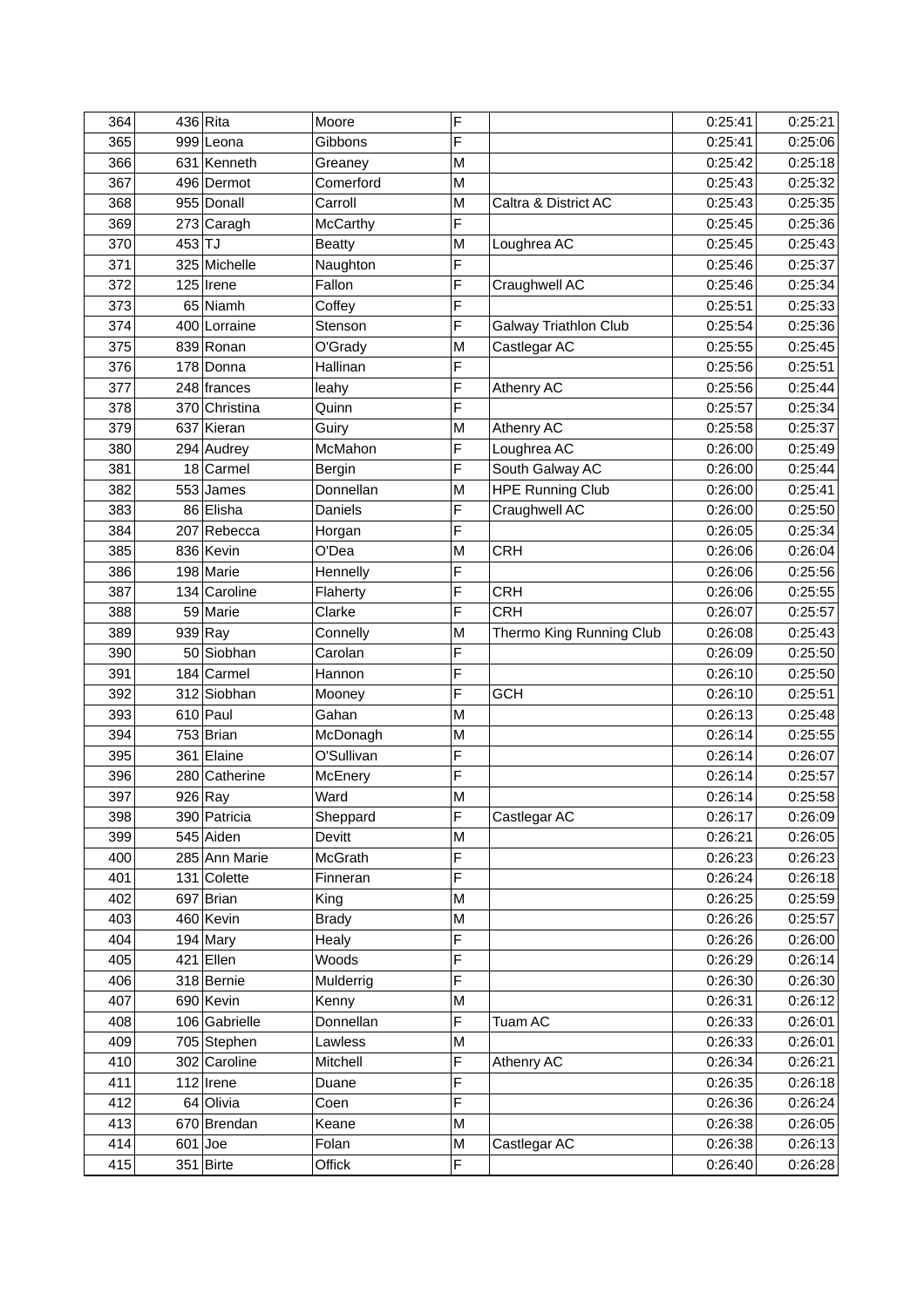| 416 |         | $195$ Tina         | Healy McDonagh | F | Corofin AC                     | 0:26:41 | 0:26:24 |
|-----|---------|--------------------|----------------|---|--------------------------------|---------|---------|
| 417 |         | 711 Sylvester      | Lenihan        | М |                                | 0:26:42 | 0:26:19 |
| 418 |         | $297$ Mary         | <b>McManus</b> | F | East Galway AC                 | 0:26:43 | 0:26:25 |
| 419 |         | 622 Derek          | Gill           | M |                                | 0:26:45 | 0:26:21 |
| 420 |         | 411 Anne-Marie     | Walsh          | F |                                | 0:26:46 | 0:26:14 |
| 421 |         | 543 Kevin          | Devane         | M | Athenry AC                     | 0:26:46 | 0:26:24 |
| 422 |         | 419 Marguerite     | Wilkinson      | F | Athenry AC                     | 0:26:47 | 0:26:21 |
| 423 |         | $404$ Aoife        | Tuohy          | F | Athenry AC                     | 0:26:47 | 0:26:32 |
| 424 |         | 171 Sharon         | Gordon         | F |                                | 0:26:48 | 0:26:38 |
| 425 |         | 662 Gerry          | Hurley         | M |                                | 0:26:48 | 0:26:17 |
| 426 |         | 11 Martina         | Acton          | F | <b>GCH</b>                     | 0:26:48 | 0:26:30 |
| 427 |         | 887 Aonghus        | Sammin         | M | <b>GCH</b>                     | 0:26:50 | 0:26:15 |
| 428 |         | 385 Helena         | Scannell       | F | <b>GCH</b>                     | 0:26:50 | 0:26:20 |
| 429 |         | 217 Noelle         | Jones          | F |                                | 0:26:51 | 0:26:33 |
| 430 |         | $606$ Enda         | Fox            | М | <b>Predator Triathlon Club</b> | 0:26:52 | 0:26:17 |
| 431 |         | 769 Shane          | McLoughlin     | M | Corofin AC                     | 0:26:52 | 0:26:45 |
| 432 |         | $851$ Sean         | O'Neill        | M | Thermo King Running Club       | 0:26:54 | 0:26:29 |
| 433 |         | $307$ Gail         | Molloy         | F | Corofin AC                     | 0:26:54 | 0:26:34 |
| 434 |         | 399 Patricia       | Staunton       | F |                                | 0:26:56 | 0:26:35 |
| 435 |         | 208 Marie          | Howley         | F | Tuam AC                        | 0:26:58 | 0:26:39 |
| 436 |         | $406$ Dee          | Twomey         | F |                                | 0:26:58 | 0:26:34 |
| 437 |         | 97 Claire          | Dempsey        | F |                                | 0:27:02 | 0:26:27 |
| 438 |         | 434 Carine         | Gachon         | F | Caltra & District AC           | 0:27:04 | 0:26:46 |
| 439 |         | 127 Aisling        | Farrell        | F |                                | 0:27:07 | 0:27:00 |
| 440 |         | 427 Siobhan        | Flaherty       | F | Caltra & District AC           | 0:27:07 | 0:26:57 |
| 441 |         | 123 Marian         | Fahy           | F |                                | 0:27:10 | 0:26:40 |
| 442 |         | $257$ Anne         | Lyng           | F | Athenry AC                     | 0:27:14 | 0:26:51 |
| 443 |         | $911$ Alan         | Treacy         | M | Athenry AC                     | 0:27:15 | 0:26:49 |
| 444 |         | 128 Catherine Anne | field          | F |                                | 0:27:15 | 0:26:53 |
| 445 |         | 567 Cathal         | Duffy          | М | Athenry AC                     | 0:27:15 | 0:27:06 |
| 446 |         | 68 Emma            | Colleran       | F | <b>GCH</b>                     | 0:27:16 | 0:26:56 |
| 447 |         | 640 Declan         | Hanniffy       | M |                                | 0:27:16 | 0:26:51 |
| 448 |         | $571$ Frank        | Dunleavy       | M |                                | 0:27:19 | 0:26:49 |
| 449 |         | 713 Matthew        | Linehan        | M |                                | 0:27:19 | 0:27:08 |
| 450 |         | 62 Aisling         | Coen           | F |                                | 0:27:21 | 0:27:02 |
| 451 |         | 175 Eimear         | Guckian        | F |                                | 0:27:21 | 0:26:53 |
| 452 |         | $157$ Kate         | Gavin          | F |                                | 0:27:22 | 0:27:17 |
| 453 |         | 90 Gearoidin       | De BhailAs     | F |                                | 0:27:23 | 0:26:58 |
| 454 |         | $72$ Nuala         | Connaughton    | F |                                | 0:27:27 | 0:27:20 |
| 455 |         | $341$ Emer         | O'Byrne        | F | <b>GCH</b>                     | 0:27:29 | 0:27:20 |
| 456 |         | 934 Michael        | Whyte          | M |                                | 0:27:29 | 0:27:13 |
| 457 |         | $524$ James        | Crowe          | M |                                | 0:27:29 | 0:27:13 |
| 458 | 336 Liz |                    | Noone          | F |                                | 0:27:30 | 0:27:26 |
| 459 |         | 756 Michael        | McDonagh       | M |                                | 0:27:33 | 0:27:09 |
| 460 |         | 113 Louise         | Duane          | F | Athenry AC                     | 0:27:33 | 0:27:06 |
| 461 |         | 394 Niamh          | Slattery       | F | Predator Triathlon Club        | 0:27:34 | 0:27:09 |
| 462 |         | 96 Corina          | Delaney        | F |                                | 0:27:35 | 0:27:19 |
| 463 |         | $277$ Helen        | McDermott      | F | <b>Predator Triathlon Club</b> | 0:27:35 | 0:27:10 |
| 464 |         | 74 Marie           | Conneely       | F | Castlegar AC                   | 0:27:35 | 0:27:20 |
| 465 |         | 84 Majella         | Cummins        | F | Athenry AC                     | 0:27:39 | 0:27:12 |
| 466 |         | 298 Martina        | McShane        | F | Corofin AC                     | 0:27:41 | 0:27:19 |
| 467 |         | $835$ James        | O'Dea          | M |                                | 0:27:41 | 0:27:17 |
|     |         |                    |                |   |                                |         |         |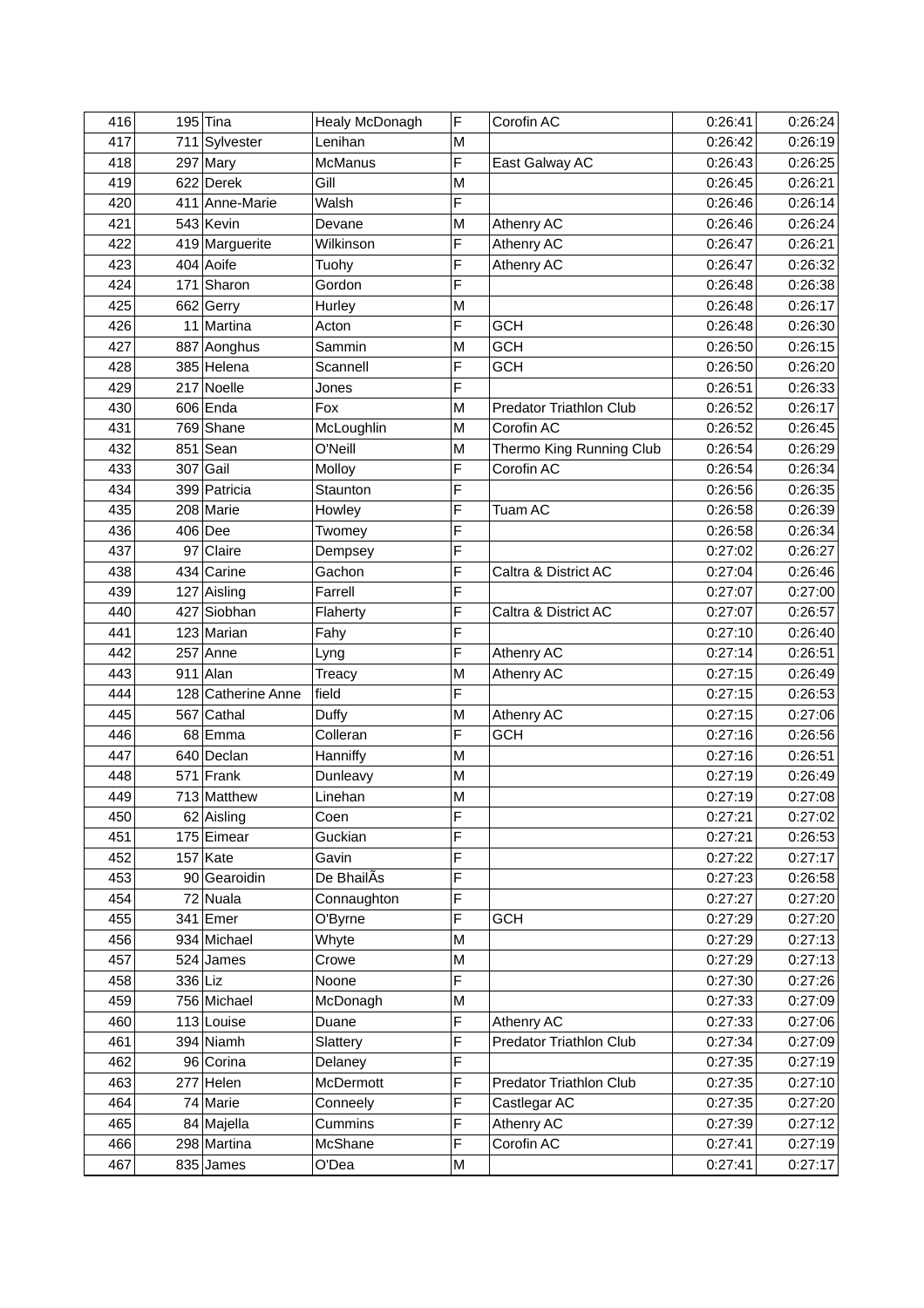| 468 |           | $283$ Helen    | McGlynn          | F | Castlegar AC                   | 0:27:46 | 0:27:29 |
|-----|-----------|----------------|------------------|---|--------------------------------|---------|---------|
| 469 |           | 829 David      | O'Connor         | M | Craughwell AC                  | 0:27:46 | 0:27:25 |
| 470 |           | 56 Brenda      | Cawley           | F |                                | 0:27:48 | 0:27:35 |
| 471 |           | 293 Roisin     | McLoughlin       | F |                                | 0:27:52 | 0:27:26 |
| 472 |           | 240 Fiona      | Kilroy           | F |                                | 0:27:54 | 0:27:39 |
| 473 |           | $495$ Jim      | Cloonan          | M | Athenry AC                     | 0:27:55 | 0:27:21 |
| 474 |           | 60 Nicola      | Cleary           | F |                                | 0:27:58 | 0:27:49 |
| 475 |           | 346 Niamh      | O'Connor         | F |                                | 0:28:01 | 0:27:25 |
| 476 |           | $274$ Una      | <b>McCarthy</b>  | F | <b>GCH</b>                     | 0:28:02 | 0:27:40 |
| 477 |           | 12 Deirdre     | Allen            | F | Corofin AC                     | 0:28:04 | 0:27:47 |
| 478 |           | $102$ Fiona    | Diviney          | F | Craughwell AC                  | 0:28:07 | 0:27:39 |
| 479 |           | 794 Fergus     | <b>Mullins</b>   | M | Athenry AC                     | 0:28:09 | 0:27:37 |
| 480 |           | $235$ Jayne    | Killian          | F | <b>GCH</b>                     | 0:28:09 | 0:27:42 |
| 481 |           | 143 Mollie     | Foley            | F | <b>Predator Triathlon Club</b> | 0:28:09 | 0:27:38 |
| 482 |           | $278$ Orla     | McDermott        | F | Predator Triathlon Club        | 0:28:09 | 0:27:38 |
| 483 |           | $534$ Tony     | Daley            | M | Athenry AC                     | 0:28:09 | 0:27:37 |
| 484 |           | 949 Patrick    | Foley            | M |                                | 0:28:09 | 0:27:37 |
| 485 |           | $685$ John     | Kelly            | M |                                | 0:28:10 | 0:27:41 |
| 486 |           | 232 Bernie     | Kenny            | F |                                | 0:28:11 | 0:28:00 |
| 487 |           | $430$ Mary     | McLoughlin       | F | Caltra & District AC           | 0:28:11 | 0:27:55 |
| 488 |           | 445 Sinead     | Mannion          | F |                                | 0:28:12 | 0:27:52 |
| 489 |           | 122 Caroline   | Fahy             | F | Castlegar AC                   | 0:28:14 | 0:28:05 |
| 490 |           | $342$ Ria      | O'Callaghan      | F | Loughrea AC                    | 0:28:15 | 0:27:52 |
| 491 |           | 600 Brian      | Flherty          | M |                                | 0:28:15 | 0:27:38 |
| 492 |           | 242 Assumpta   | King             | F | <b>Athenry AC</b>              | 0:28:22 | 0:27:55 |
| 493 |           | 313 Anne Marie | Moore            | F |                                | 0:28:23 | 0:27:56 |
| 494 |           | 120 Grainne    | Engels           | F |                                | 0:28:23 | 0:27:56 |
| 495 |           | 710 Gordon     | Lenihan          | M | <b>CRH</b>                     | 0:28:23 | 0:28:01 |
| 496 |           | $26$ Kate      | Brackpool        | F |                                | 0:28:24 | 0:27:51 |
| 497 | $357$ Liz |                | O'Reilly         | F |                                | 0:28:25 | 0:28:12 |
| 498 |           | $176$ Carol    | Guilfoyle        | F |                                | 0:28:25 | 0:28:18 |
| 499 |           | 823 Pairic     | Oates            | M | <b>GCH</b>                     | 0:28:27 | 0:28:09 |
| 500 |           | 364 Izabela    | Polchowska       | F | <b>GCH</b>                     | 0:28:29 | 0:28:01 |
| 501 |           | 91 Niamh       | De Paor          | F |                                | 0:28:33 | 0:28:14 |
| 502 |           | $371$ Lelia    | Quinn            | F |                                | 0:28:33 | 0:28:15 |
| 503 |           | 61 Siobhan     | Cleary-Mannion   | F | Loughrea AC                    | 0:28:34 | 0:28:20 |
| 504 |           | 166 Emily      | Gillon           | F | Tuam AC                        | 0:28:36 | 0:28:29 |
| 505 |           | 236 Fidelma    | Killilea         | F | Corofin AC                     | 0:28:41 | 0:28:20 |
| 506 |           | 360 Brid       | O'Sullivan       | F | Craughwell AC                  | 0:28:43 | 0:28:16 |
| 507 |           | 187 Aishling   | Hanrahan         | F | Loughrea AC                    | 0:28:46 | 0:28:31 |
| 508 |           | $200$ Anne     | Higgins          | F |                                | 0:28:46 | 0:28:40 |
| 509 |           | 249 Elaine     | Leavy            | F |                                | 0:28:47 | 0:28:35 |
| 510 |           | 317 Sylvie     | Mossay-O'Donovan | F | Craughwell AC                  | 0:28:48 | 0:28:30 |
| 511 |           | 432 Anita      | O'Shaughnessy    | F | Caltra & District AC           | 0:28:55 | 0:28:45 |
| 512 |           | 648 Padraig    | Headd            | M | Loughrea AC                    | 0:29:06 | 0:28:46 |
| 513 | $215$ Liz |                | <b>Jennings</b>  | F |                                | 0:29:07 | 0:28:47 |
| 514 |           | 672 Martin     | Keane            | M | Athenry AC                     | 0:29:11 | 0:29:08 |
| 515 |           | $160$  Leona   | Gibbons          | F |                                | 0:29:12 | 0:28:37 |
| 516 |           | $218$ Edel     | Jordan           | F | East Galway AC                 | 0:29:13 | 0:28:59 |
| 517 |           | 842 Cormac     | O'Keeffe         | M |                                | 0:29:14 | 0:28:51 |
| 518 |           | 352 Eileen     | O'Hara           | F |                                | 0:29:15 | 0:29:04 |
| 519 |           | $182$ Laura    | Hanley           | F |                                | 0:29:19 | 0:29:08 |
|     |           |                |                  |   |                                |         |         |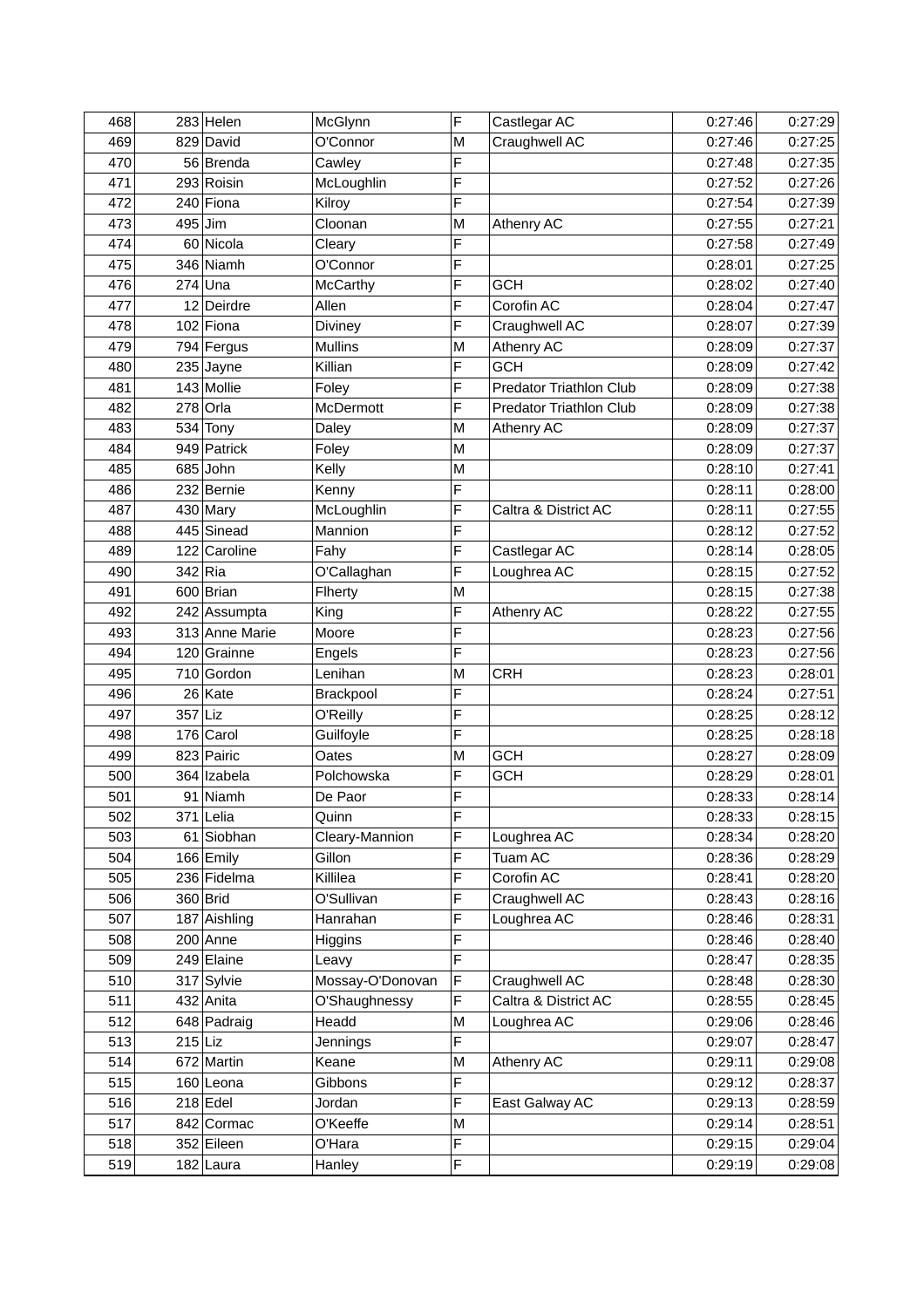| 520 |     | $506$ Noel       | Connolly         | M | St James AC                   | 0:29:20 | 0:29:15 |
|-----|-----|------------------|------------------|---|-------------------------------|---------|---------|
| 521 | 27  | Liz              | <b>Broderick</b> | F | Athenry AC                    | 0:29:20 | 0:28:43 |
| 522 |     | 340 Siobhan      | O'Brien          | F |                               | 0:29:28 | 0:29:05 |
| 523 |     | 386 Eimear       | Seery            | F |                               | 0:29:30 | 0:29:02 |
| 524 |     | 224 Evelyn       | Keane            | F |                               | 0:29:33 | 0:29:04 |
| 525 |     | 192 Olivia       | Havil            | F |                               | 0:29:34 | 0:28:59 |
| 526 |     | 172 Helena       | Gorman           | F | Craughwell AC                 | 0:29:34 | 0:29:16 |
| 527 |     | 443 Marie        | Callanan         | F |                               | 0:29:36 | 0:29:04 |
| 528 |     | 282 Marie        | McGee            | F |                               | 0:29:38 | 0:29:18 |
| 529 |     | $810$ Enda       | Nolan            | M |                               | 0:29:38 | 0:29:08 |
| 530 |     | $264$ Jane       | Mangan           | F | Athenry AC                    | 0:29:40 | 0:29:08 |
| 531 |     | 643 Michael      | Hannon           | M |                               | 0:29:41 | 0:29:11 |
| 532 |     | 271 Kathleen     | Mc Donnell       | F |                               | 0:29:42 | 0:29:42 |
| 533 |     | 146 Catherina    | Forde            | F |                               | 0:29:45 | 0:29:41 |
| 534 |     | $204$ Una        | Holland          | F |                               | 0:29:45 | 0:29:24 |
| 535 |     | $259$ Nora       | Maher            | F | Loughrea AC                   | 0:29:47 | 0:29:23 |
| 536 |     | 638 Oisin        | Guiry            | M |                               | 0:29:52 | 0:29:30 |
| 537 |     | 819 Caomhan      | O Fatharta       | M |                               | 0:29:52 | 0:29:32 |
| 538 |     | 238 Sinead       | Killilea         | F |                               | 0:29:54 | 0:29:48 |
| 539 |     | 431 Brid         | Kilgannon        | F | Caltra & District AC          | 0:29:58 | 0:29:40 |
| 540 |     | 70 Helen         | Connaughton      | F |                               | 0:29:59 | 0:29:38 |
| 541 |     | $69$ Cathy       | Connaughton      | F | Corofin AC                    | 0:30:00 | 0:29:39 |
| 542 |     | $801$ Niall      | Murphy           | M |                               | 0:30:01 | 0:29:57 |
| 543 |     | 322 Tracey       | Murphy           | F |                               | 0:30:05 | 0:29:47 |
| 544 |     | 396 Valerie      | Slattery         | F | Craughwell AC                 | 0:30:06 | 0:29:34 |
| 545 |     | 216 Riona        | Johnson          | F |                               | 0:30:07 | 0:29:50 |
| 546 |     | 407 Aishling     | Tyrrell          | F |                               | 0:30:07 | 0:29:38 |
| 547 |     | 103 Amanda       | Dodrill          | F | South Galway AC               | 0:30:11 | 0:29:43 |
| 548 |     | 73 Bernadette    | Conneely         | F |                               | 0:30:13 | 0:30:07 |
| 549 |     | 843 Martin       | O'Keeffe         | M |                               | 0:30:14 | 0:29:52 |
| 550 |     | 21 Monika        | Biezunska        | F | Thermo King Running Club      | 0:30:15 | 0:29:46 |
| 551 |     | $310$ Julie      | Monaghan         | F |                               | 0:30:15 | 0:29:48 |
| 552 |     | 335 Marieta      | Nolan            | F | Tuam AC                       | 0:30:15 | 0:29:40 |
| 553 |     | 305 Emer         | Molloy           | F | Craughwell AC                 | 0:30:16 | 0:29:49 |
| 554 |     | 98 Fiona         | Dempsey          | F | <b>CRH</b>                    | 0:30:16 | 0:29:54 |
| 555 |     | $373$ Linda      | Reilly           | F |                               | 0:30:17 | 0:29:51 |
| 556 |     | $262$ Karen      | Malherbe         | F | <b>Galway Triathlon Club</b>  | 0:30:17 | 0:29:45 |
| 557 |     | $547$ Alan       | Doheny           | M |                               | 0:30:18 | 0:29:44 |
| 558 | 47  | Orla             | Cannon           | F |                               | 0:30:18 | 0:29:48 |
| 559 | 827 | Tony             | O'Callaghan      | M |                               | 0:30:19 | 0:29:58 |
| 560 |     | 55 Maria Vazquez | Castelo          | F |                               | 0:30:19 | 0:30:03 |
| 561 |     | $15$ Sinead      | <b>Bartley</b>   | F |                               | 0:30:19 | 0:30:03 |
| 562 |     | $234$ Rachel     | Kiernan          | F |                               | 0:30:25 | 0:29:55 |
| 563 |     | 201 Siobhan      | Hill             | F |                               | 0:30:27 | 0:30:17 |
| 564 |     | 379 Sandra       | Rushe            | F | <b>Barnaderg Road Runners</b> | 0:30:34 | 0:30:06 |
| 565 |     | 456 Vinny        | <b>Beirne</b>    | M |                               | 0:30:37 | 0:30:28 |
| 566 |     | 908 Conor        | Tannian          | M |                               | 0:30:39 | 0:30:14 |
| 567 |     | 877 Bradley      | Rowles           | M |                               | 0:30:43 | 0:30:26 |
| 568 |     | $358$ Mary       | O'Reilly         | F |                               | 0:30:50 | 0:30:21 |
| 569 |     | 19 Eithne        | Bermingham       | F | South Galway AC               | 0:30:51 | 0:30:22 |
| 570 | 287 | Valerie          | McGrath          | F | South Galway AC               | 0:30:54 | 0:30:26 |
| 571 |     | $169$ Luisa      | Golz             | F |                               | 0:31:00 | 0:30:49 |
|     |     |                  |                  |   |                               |         |         |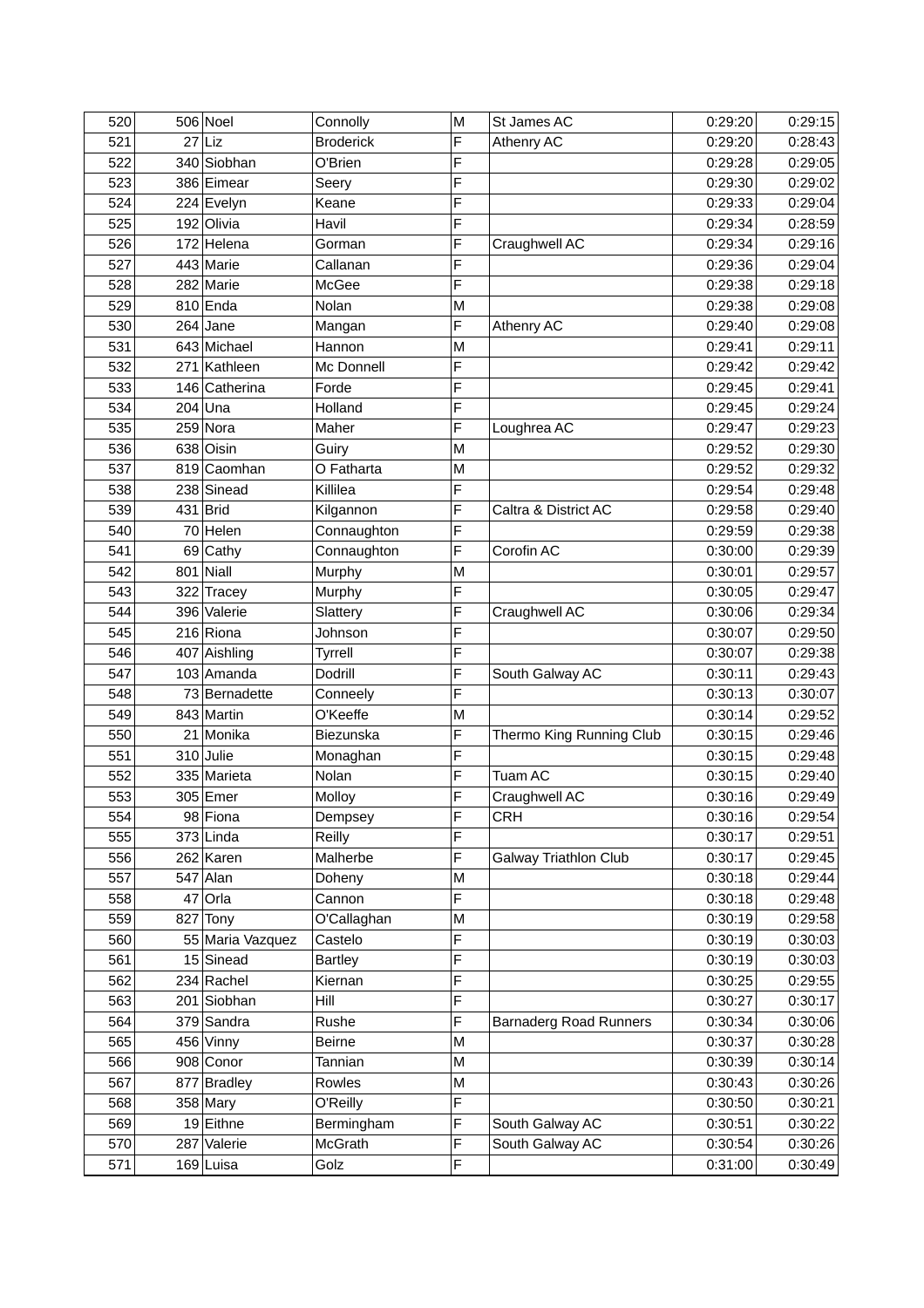| 572 |    | 380 Debbie   | Ryan              | F | Corofin AC                     | 0:31:04 | 0:30:31 |
|-----|----|--------------|-------------------|---|--------------------------------|---------|---------|
| 573 |    | $395$ Tara   | Slattery          | F | <b>Predator Triathlon Club</b> | 0:31:08 | 0:30:35 |
| 574 |    | 368 Molly    | Qualter           | F |                                | 0:31:08 | 0:30:35 |
| 575 |    | 129 Siobhan  | Finn              | F | <b>GCH</b>                     | 0:31:10 | 0:30:59 |
| 576 |    | 46 Laura     | Canavan           | F |                                | 0:31:17 | 0:30:57 |
| 577 |    | 263 Ramona   | Mallen            | F |                                | 0:31:21 | 0:30:54 |
| 578 |    | $328$ Sile   | Ni Chonghaile     | F |                                | 0:31:22 | 0:31:15 |
| 579 |    | 88 Linda     | Davey             | F |                                | 0:31:26 | 0:30:53 |
| 580 |    | 237 Niamh    | Killilea          | F |                                | 0:31:31 | 0:31:25 |
| 581 |    | 369 Bernie   | Quinn             | F | Loughrea AC                    | 0:31:32 | 0:31:05 |
| 582 |    | $211$ Elaine | Hynes             | F | Tuam AC                        | 0:31:32 | 0:30:56 |
| 583 |    | 420 Cheryl   | Winston           | F | Athenry AC                     | 0:31:36 | 0:31:06 |
| 584 |    | $409$ Helen  | van de Beek       | F |                                | 0:31:36 | 0:31:08 |
| 585 |    | 245 Nicola   | Kyne              | F |                                | 0:31:36 | 0:31:26 |
| 586 |    | 14 Danni     | <b>Barrett</b>    | F |                                | 0:31:39 | 0:31:14 |
| 587 |    | 177 Eadaoin  | Guilfoyle         | F |                                | 0:31:43 | 0:31:29 |
| 588 |    | $117$ Fiona  | Dwyer             | F |                                | 0:31:56 | 0:31:27 |
| 589 | 77 | Karla        | Corcoran          | F |                                | 0:31:58 | 0:31:23 |
| 590 |    | 130 Deirdre  | Finnegan          | F |                                | 0:32:00 | 0:31:49 |
| 591 |    | 382 Majella  | Ryan              | F |                                | 0:32:01 | 0:31:45 |
| 592 |    | $121$ Dee    | Everard           | F |                                | 0:32:05 | 0:31:31 |
| 593 |    | 444 Breeda   | Mannion           | F |                                | 0:32:06 | 0:31:47 |
| 594 |    | 16 Aideen    | <b>Beatty</b>     | F | <b>GCH</b>                     | 0:32:08 | 0:31:52 |
| 595 |    | 299 Mairead  | Meade             | F | Athenry AC                     | 0:32:11 | 0:31:45 |
| 596 |    | 415 Sinead   | Walsh             | F | Athenry AC                     | 0:32:19 | 0:31:50 |
| 597 |    | $330$ Aine   | Ni Fhatharta      | F |                                | 0:32:23 | 0:32:02 |
| 598 |    | 627 Michael  | Glynn             | M | Athenry AC                     | 0:32:27 | 0:32:13 |
| 599 |    | 28 Sonya     | <b>Broderick</b>  | F | Athenry AC                     | 0:32:32 | 0:31:57 |
| 600 |    | 412 Denise   | Walsh             | F |                                | 0:32:34 | 0:32:10 |
| 601 |    | $124$ Mary   | Fahy              | F | Athenry AC                     | 0:32:40 | 0:32:32 |
| 602 |    | 109 Maureen  | Doorhy            | F | Loughrea AC                    | 0:32:42 | 0:32:15 |
| 603 |    | 416 Shauna   | Ward              | F |                                | 0:32:44 | 0:32:21 |
| 604 |    | 303 Diane    | Mitchell          | F |                                | 0:32:45 | 0:32:14 |
| 605 |    | 355 Roisin   | O'Malley          | F |                                | 0:32:45 | 0:32:14 |
| 606 |    | $17$ Mags    | <b>Begley</b>     | F |                                | 0:32:48 | 0:32:17 |
| 607 |    | 136 Margaret | Flaherty          | F |                                | 0:33:01 | 0:32:24 |
| 608 |    | 25 Sinea     | <b>Bourke</b>     | F | <b>GCH</b>                     | 0:33:01 | 0:32:41 |
| 609 |    | 773 Seamus   | <b>McWilliams</b> | M |                                | 0:33:12 | 0:32:48 |
| 610 |    | 40 Lorna     | Cahill            | F |                                | 0:33:12 | 0:32:48 |
| 611 |    | 266 Nicola   | Mannion           | F |                                | 0:33:14 | 0:33:03 |
| 612 |    | $223$ Maeve  | Joyce             | F |                                | 0:33:26 | 0:32:56 |
| 613 |    | 174 Emily    | Growney           | F |                                | 0:33:31 | 0:32:59 |
| 614 |    | 353 Ewa      | O'Hora            | F | Thermo King Running Club       | 0:33:59 | 0:33:29 |
| 615 |    | 339 Marie    | O'Brien           | F | Craughwell AC                  | 0:34:06 | 0:33:51 |
| 616 |    | 110 Elaine   | Doran             | F | Maree AC                       | 0:34:18 | 0:33:48 |
| 617 |    | $144$ Eilis  | Foran             | F |                                | 0:34:34 | 0:34:05 |
| 618 |    | 814 Peadar   | Nugent            | M | Athenry AC                     | 0:34:42 | 0:34:04 |
| 619 |    | 286 Bernie   | McGrath           | F |                                | 0:34:45 | 0:34:22 |
| 620 |    | 93 Aisling   | Deely             | F | Loughrea AC                    | 0:34:57 | 0:34:34 |
| 621 |    | $329$ Emer   | Ni Dhomhnaill     | F |                                | 0:35:13 | 0:34:58 |
| 622 |    | 538 Andrew   | Davey             | Μ |                                | 0:35:14 | 0:34:41 |
| 623 |    | 311 Michelle | Mooney            | F |                                | 0:35:45 | 0:35:08 |
|     |    |              |                   |   |                                |         |         |